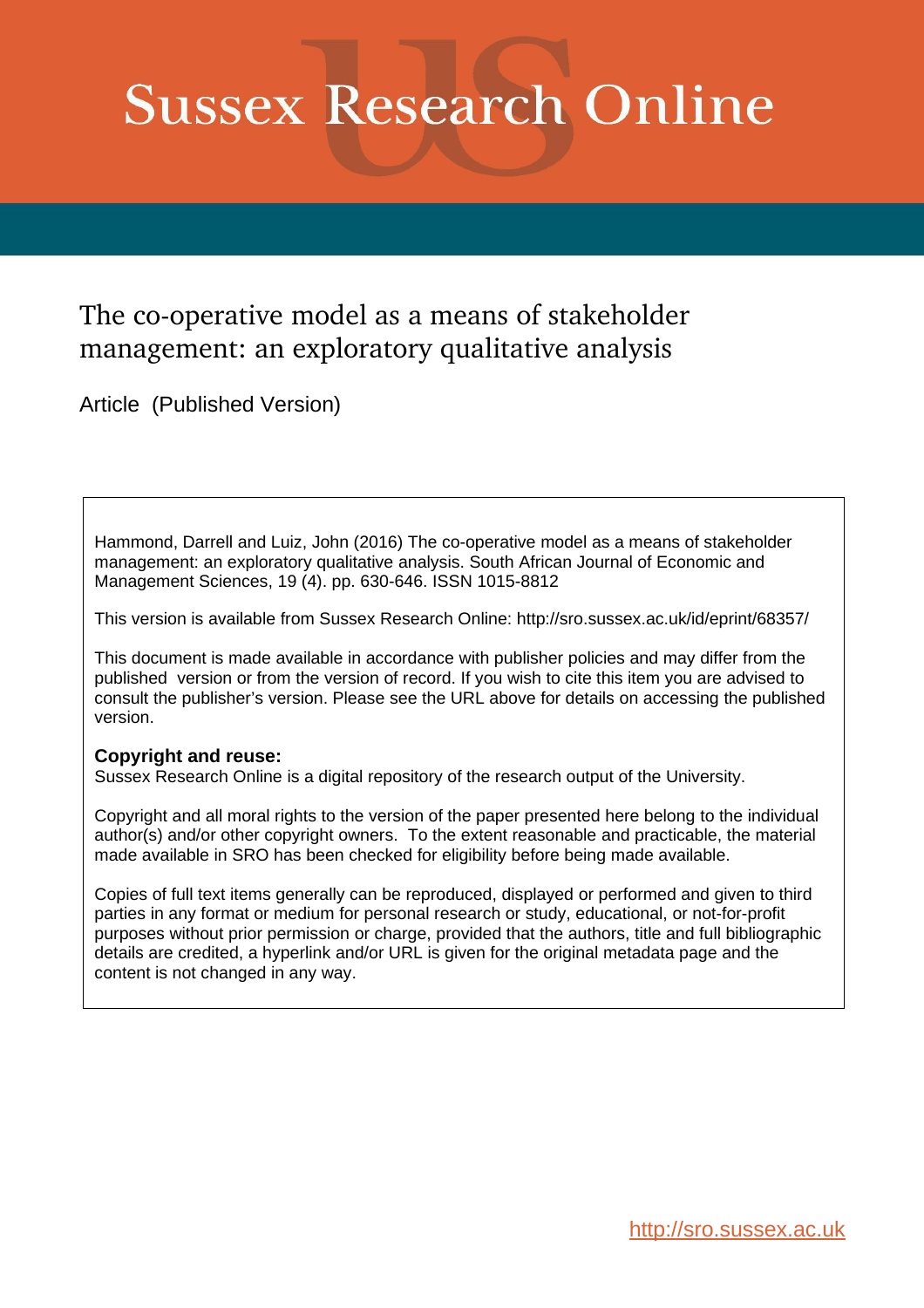# **THE CO-OPERATIVE MODEL AS A MEANS OF STAKEHOLDER MANAGEMENT: AN EXPLORATORY QUALITATIVE ANALYSIS**

# **Darrell Hammond and John Luiz**

*Graduate School of Business, University of Cape Town*

Accepted: September 2016

#### **Abstract**

The South African economy has for some time been characterised by high unemployment, income inequality and a skills mismatch, all of which have contributed to conflict between business, government and labour. The co-operative model of stakeholder management is examined as a possible mitigating organisational form in this high-conflict environment. International experience indicates some success with co-operative models but they are not easy to implement effectively and face severe obstacles. Trust and knowledge sharing are critical for enabling a co-operative model of stakeholder management, which requires strong governance and adherence to strict rules. The model must balance the tension between optimisation of governance structures and responsiveness to members' needs. Furthermore, support from social and political institutions is necessary. We find barriers to scalability which manifest in the lack of depth of business skills, negative perception of the co-operative model by external stakeholders, government ambivalence, and a lack of willingness on the part of workers to co-operate for mutual benefit.

**Key words:** co-operatives, stakeholder management, social contracts

JEL: J54, 50, L23

#### **1 Introduction**

The problem of poverty, unemployment and inequality in South Africa has resulted in an environment of rising tensions where the lack of a social contract between business, government and labour has become increasingly apparent (see Luiz, 2014, 2016). The conflict in the labour market came most starkly to the fore during the tragic Marikana killings in 2012. As one widow from the community directly affected by the incident states, "*I blame the mine, the police, and the government because they are the ones who control this country"* (Alexander, Lekgowa, Mmope, Sinwell,  $\&$  Xezwi, 2013:7). The collective bargaining process that was once useful appears to have become fragmented and may have outlived its purpose. Business is progressively being viewed as a major cause of social and economic problems and companies are perceived as prospering at the expense of the community (Porter & Kramer, 2011). The main contributor to the failure is an outdated approach to value creation that focuses on short-term financial performance and ignores wider stakeholders, thereby affecting long-term sustainability (Martin, 2009). There is thus an apparent need for a new model of stakeholder management in a highly conflictual environment.

A challenge in the South African labour market is how to empower a significant labour force which is largely unskilled and for which demand is waning. Some initiatives which corporates have tried to introduce have been unsuccessful, due in part to low levels of education and to structural shifts in the economy. Calls for higher wages do not address these problems and some would argue that higher wages would be economically unsustainable and would lead to higher unemployment. Interventions to improve skills and then to reward workers for their increased contribution may provide an alternative, sustainable solution in certain cases. This context forms the backdrop to our study and explains why there is a renewed focus on alternative organisational forms such as co-operatives. While such co-operatives may not impact directly on this macroenvironment, they may be viable options under particular conditions.

The co-operative model is unique in that it is typically applied where the workforce relies on lower skill sets and in areas which are considered economically marginal. This type of model has been used successfully in countries like Spain and Italy but has been less successful in South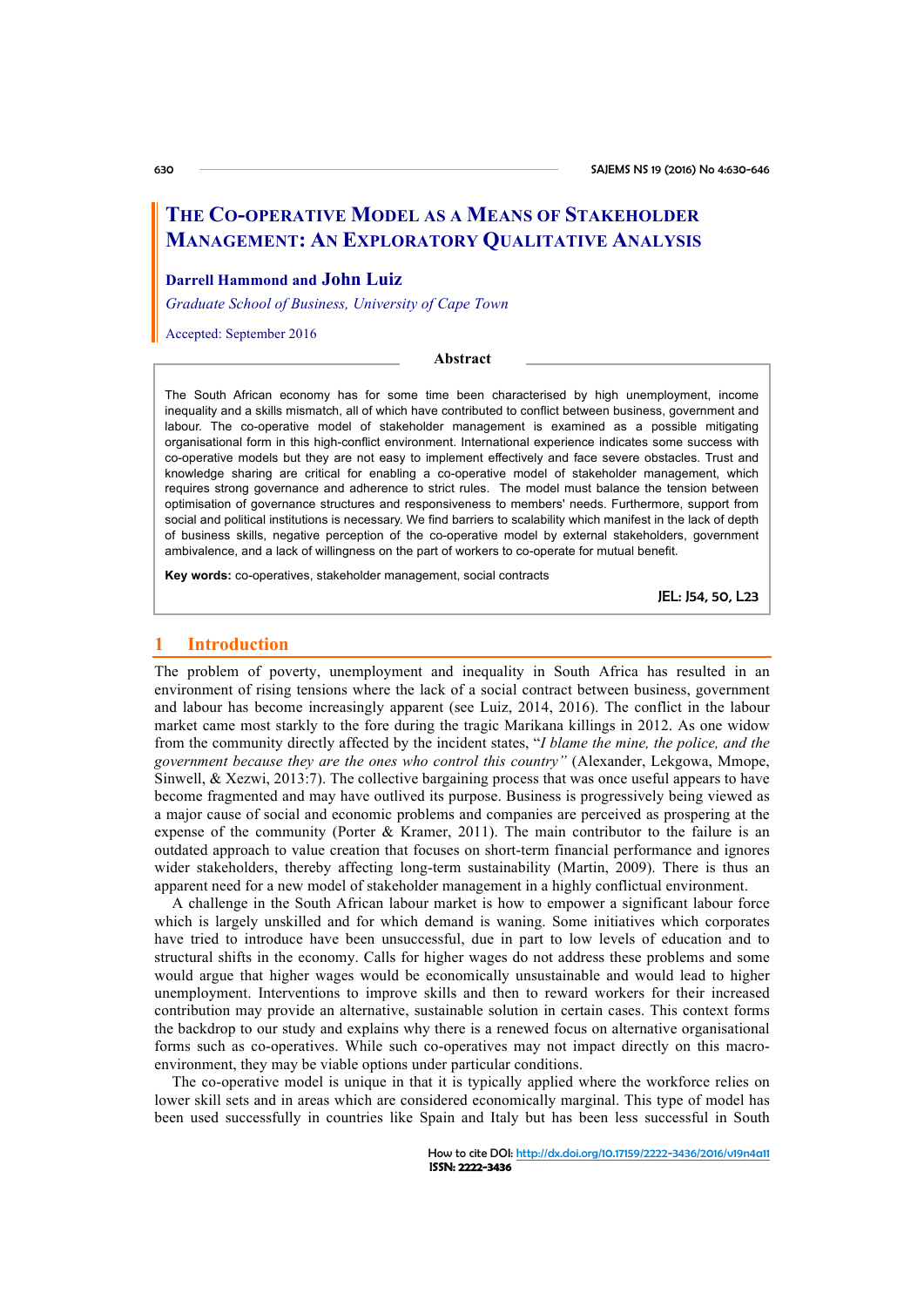#### SAJEMS NS 19 (2016) 4:630-646 **631** - **Canadian Community Community Community** 631

Africa. It may be necessary to re-invent the co-operative model to turn it into one that recognises South African realities – a hybrid model which combines traditional capitalist models with new shared values and co-operative principles. The purpose of this research is to evaluate the stakeholder literature with emphasis on the co-operative model within an environment of social and political conflict to determine whether the co-operative model is viable on a larger scale in South Africa. South African interest in co-operatives received a boost during 2015 as a result of a backlash against the previous decade of outsourcing non-core activities in both the public and the private spheres. For example, as a result of the #Feesmustfall movement, universities were put under pressure to return to insourcing activities which they had been outsourcing and many universities undertook to investigate various options for doing so, including that of worker co-operatives (see http://mg.co.za/article/2015-10-15-wits-mulls-co-ops-to-end-staff-woes). This research is exploratory in nature and relies on a qualitative approach using four case studies. The paper is structured as follows: The next section presents a literature review on co-operative models and outlines factors that contribute to their success or failure. Thereafter we discuss the research methodology, followed by the presentation and discussion of our results. Finally, we conclude with a conceptual framework.

#### **2 Literature review**

Freeman (1984) defines the stakeholders of an organisation as any group or individual without whose support the organisation would not exist. An individual or group qualifies as a stakeholder if it affects or is affected by the organisation's objectives (Freeman, 1984), and therefore has a legitimate interest in the activities of the organisation (Donaldson & Preston, 1995). Stakeholder theory contends that each stakeholder, whether an individual or a group, should be able to influence decision-makers in the business (Jones, 1995). Effective management requires attention to be given to all relevant stakeholders and the failure to obtain buy-in from all key stakeholders may result in the failure of the organisation (Donaldson & Preston, 1995; Sautter & Leisen, 1999).

The traditional view is that managers have an obligation to increase the value of equity for shareholders in the firm. In contrast, the stakeholder view argues that there are other role players – such as government, unions, and social, trade and political groupings, whose interests need to be considered. The operation of firms in society is becoming more complex and it is apparent that a new framework is required to manage stakeholders' needs (Turnbull, 1997). Although there have been numerous conceptual, theoretical and empirical studies relating to stakeholder theory, very little has been done to integrate the theory into practical process models which could be effectively implemented by the firms (Preble, 2005; Roloff, 2008).

In co-operatives there is a more natural disposition towards managing stakeholders (Gijselinckx, 2009) as ownership rights and control are usually assigned to a single stakeholder category. The concept of the co-operative recognises the need for a change in the structure of the traditionally capitalist economic model and possible political mobilisation (Lele, 1981). It attempts to find a balance between economic and socio-political power in order to benefit those who are often marginalised by traditional models.

#### **2.1 Overview of the co-operative model**

In 1844, The Rochdale Pioneers, consisting of 28 cotton weavers in England, got together and formed a co-operative society and formulated several principles on which to conduct business. This was to form the basis for the worldwide co-operative movement (Birchall, 1997). The Rochdale Pioneers could not afford the high cost of food, and accordingly opened a store which sold goods such as sugar, flour and butter to their members at more affordable prices. The cooperative was seen as a means of combating the impact of industrial capitalism, or an embryo of socialism within a capitalist economy (Philip, 2003). Since then there has been a growth not only in the number of co-operatives but also in the models and structures on which they are based and the purposes they serve. They come in various forms, including non-monetary, retail, social, consumer, worker, and business and employment co-operatives.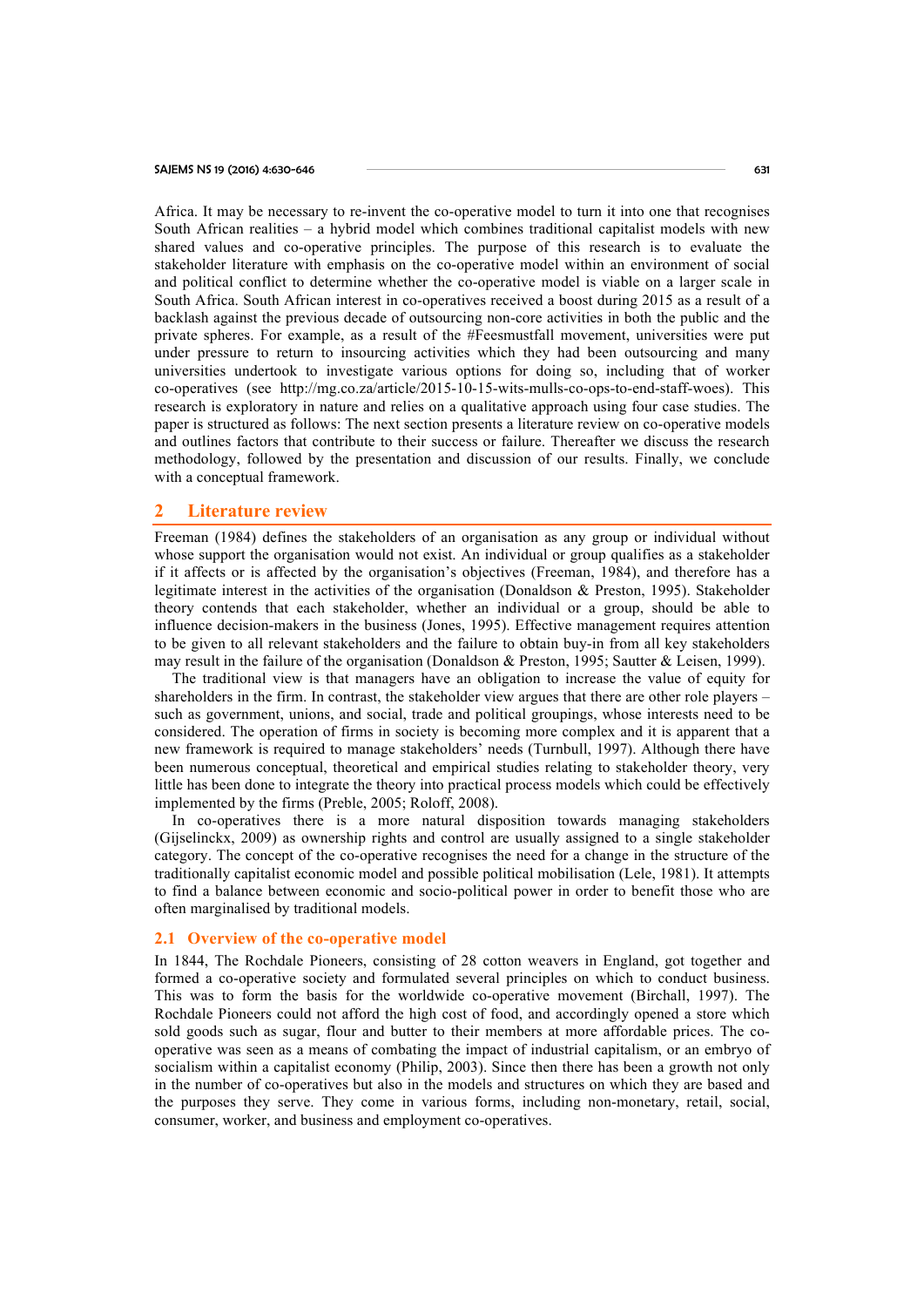Mazzarol, Simmons & Mamouni Limnios (2011) developed a conceptual three-level framework, consisting of the system, co-operative and members, to help explain co-operative structures and the nature of the problems faced. This framework, which is shown in Figure 1, demonstrates four key inputs and two outputs. On the input side: social co-operation is driven by the community that is being motivated; this community is able to mobilise, and has skills, money and resources. Government policy can have a significant impact on co-operative development through its policies in relation to market regulation, corporate governance and tax legislation, as well as social and economic policies. Industry structure relates to Porter's five-force model, which includes level of competitiveness within the industry, power of buyers and sellers, and threats from new entrants and substitutes. Environmental impacts can be significantly affected by access to land and water, disease, climate change, and drought or floods. The outputs of the model are economic capital, measured by the creation of wealth, jobs and assets, and social capital, made up of trust, reciprocity and networks.



*Source: Mazzarol et al. (2011)*

There is no general consensus on the factors that explain success and failure of the co-operative model. Simmons and Birchall (2008) indicate that the success factors vary significantly between types of co-operative, country and time period. However, the literature shows that success factors can be split between internal and external factors and these are evaluated in more detail below.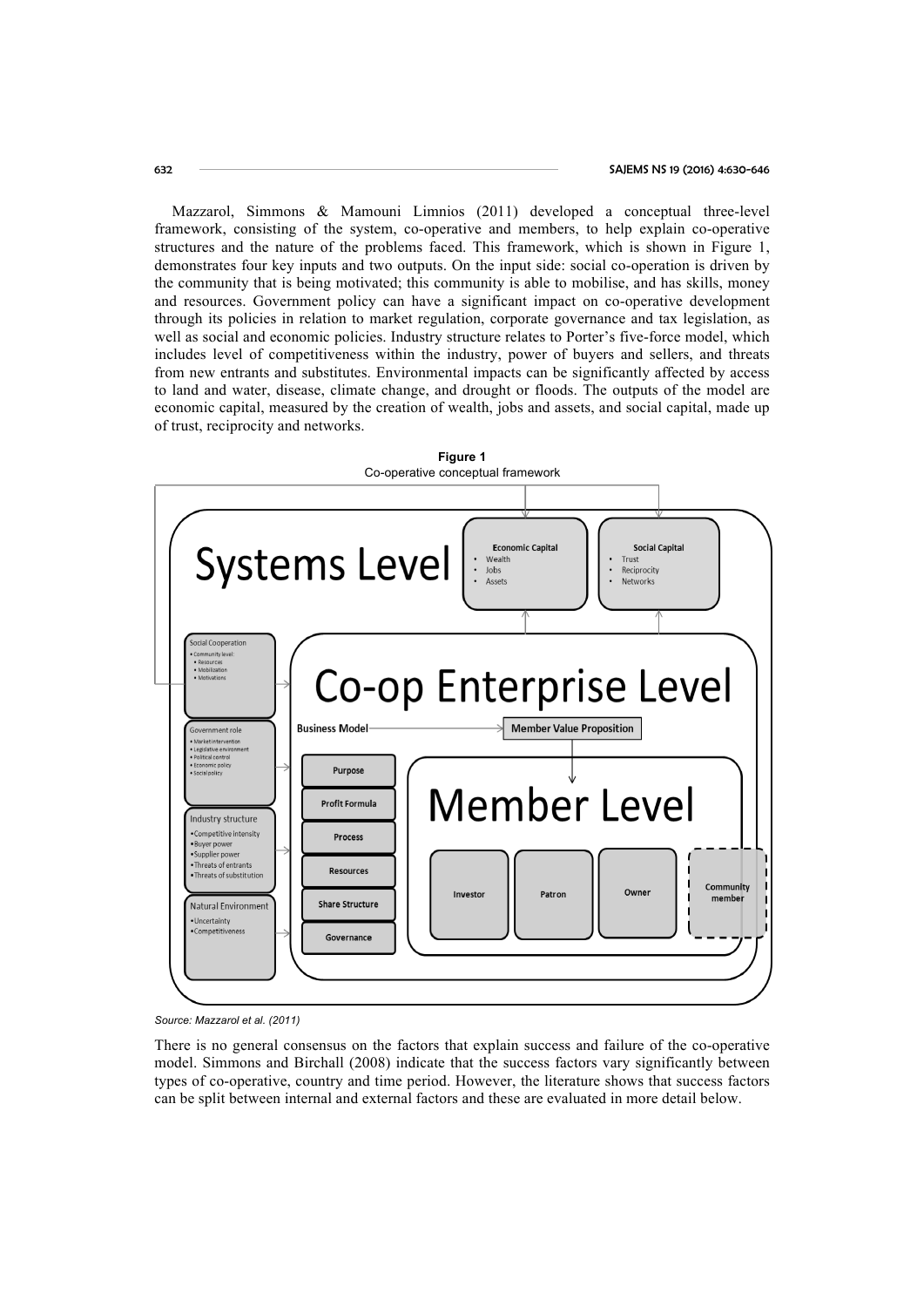#### SAJEMS NS 19 (2016) 4:630-646 **633**<br> **SAJEMS NS 19 (2016) 4:630-646 633**

#### *2.1.1 Internal success factors*

*Trust:* A core value of the co-operative model lies in the lowering of transaction costs through self-governance and trust which has been found to be fundamental to co-operative development and its sustainability (Cook, 1995; Birchall, 1997; Sabatini, Modena & Tortia, 2014). In the absence of trust, self-governance and co-operation often fail. In a highly conflictual environment there are high levels of mistrust, and co-operatives may provide the means to reverse this mistrust, but attempts to introduce self-help initiatives without unity often fail (Parnell, 2003). Before a cooperative model can be introduced, the trust-building process needs to have commenced (Parnell, 2001). However, once the process has started, co-operatives can accelerate the building of trust because of the mutual benefit to all members; this necessitates a sense of community and willingness for members to engage (Mazzarol, 2012).

*Knowledge sharing:* In order to function successfully, a co-operative is a business which requires people who are skilled in business processes and knowledgeable about markets. Selfregulation requires the support of a reliable and fast information network so as to ensure that all members have access to information in a transparent manner (Turnbull, 1997; Borgen, 2004). A well-defined stakeholder ownership and control structure improves performance significantly by providing more reliable information via multiple channels, and thereby reducing transaction costs and increasing operational efficiency (Turnbull, 1997). Birchall (2011) suggests that co-operative failure, due to disengagement on the part of members, is the result of a lack of education rather than a problem with motivation, and investing in the education of members is crucial to cooperative success. When co-operatives in more developed countries are compared with those in less developed countries, the case of Mondragon<sup>1</sup> in the former group suggests that although the community was poor owing to unemployment, they were educated and each member was therefore able to contribute towards the growth of the co-operative. In contrast, the communities in the latter group are often uneducated, and the challenge therefore lies in enabling these communities to improve their skills in order for the co-operative to be successful. As the co-operative grows larger, the flow of information becomes slower. A lack of information and institutional failure may lead to risk and uncertainty within the co-operative (Borda-Rodriguez & Vicari, 2013). Greater information flow can be achieved through decentralisation and the creation of smaller business units, which then leads to additional channels of communication. This feeds into the networking strength of co-operatives.

*Governance:* Governance plays a pivotal role in motivating members to engage by managing conflict between members' interests within a well-defined framework (Philip, 2003; Cook, 1995; Mazzarol, 2012; Dyer & Singh, 1998). The choice of governance structure depends on the type of relationship and perceived risk for each member entering into the agreement. Ultimately, the structure chosen needs to minimise transaction costs and maximise efficiency (Dyer & Singh, 1998; Nilsson, 1999). Parties can either rely on third parties to enforce agreements, or else selfenforce them. The co-operative achieves a self-regulating governance mechanism through a set of guiding principles which every member is required to adhere to. The management structure is based on participation, democracy and transparency.

As in a traditional organisation which has stockholders and is managed by a management team and board, at the core of the co-operative there is a board or governing body. There is normally a chain of command and actions are carried out through delegation from top management to the shop floor (Lutz, 1997). The principle underlying the governance role of the governing board of a co-operative is to service the interests of co-operative members. Although many co-operatives start with a single board, sustainability is achieved through multiple or compound boards. With the introduction of a compound board, outside strategic stakeholders are able to get involved and provide impartial guidance in the interests of the co-operative. A compound board has the advantages of reducing corruption, increasing the number of individuals participating in control and minimising information distortion and the overloading of single board members.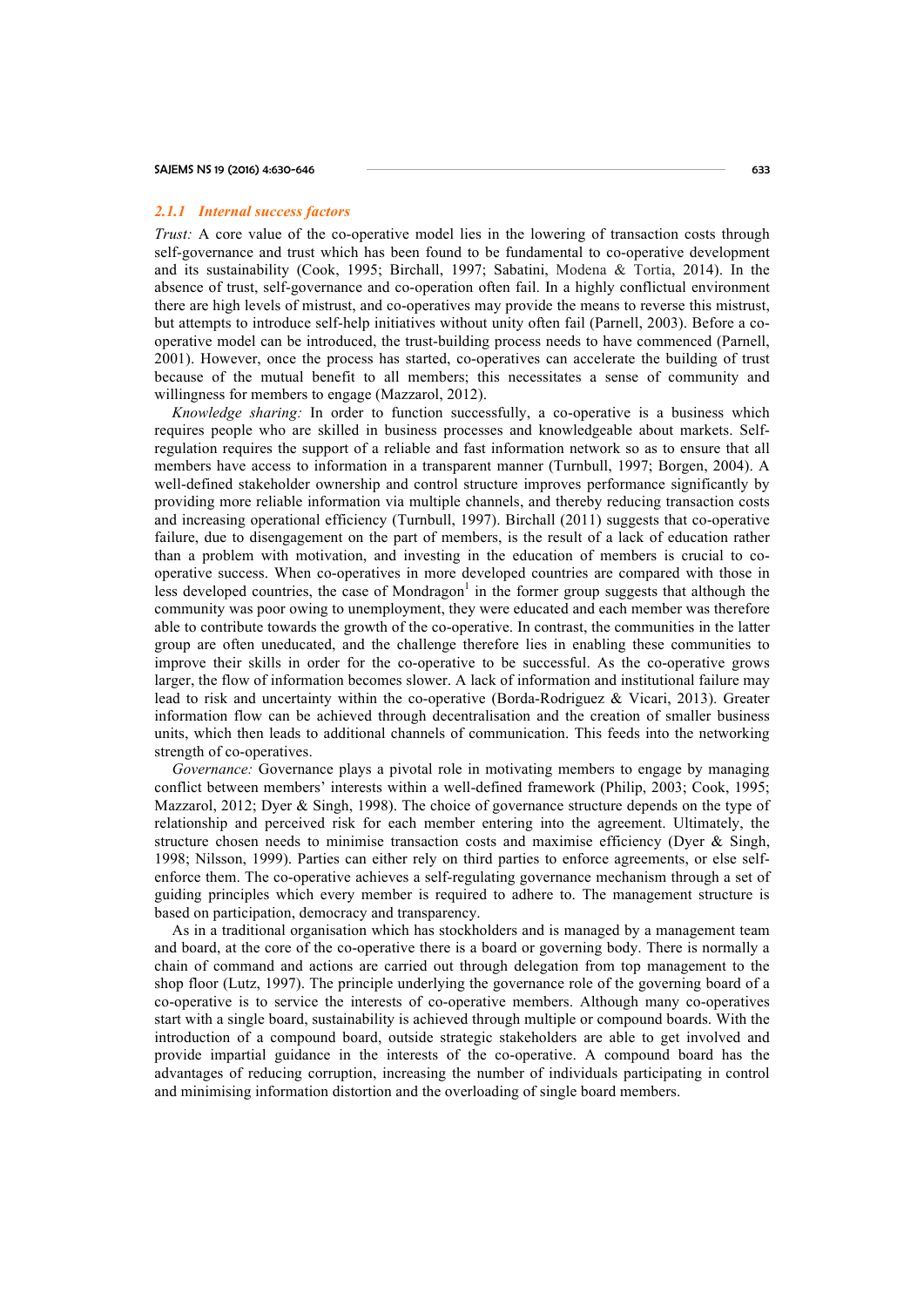*Incentive to invest:* Motivation for members to engage is driven by the ability of the cooperative to satisfy the needs of the member as a consumer of the co-operative products, member of the community, owner and investor. It is therefore necessary to look at the factors which motivate and hinder cooperation and engagement on the part of members, such as the horizon problem, where a worker's permissible claim to the co-operative assets is recognised for a shorter period than the life of the asset, and hence there is little incentive to invest capital in the cooperative (Novkovic, 2008; Porter & Scully, 1987). This relates back to the governance structure already discussed and the importance of a well-defined framework. On retirement or exit from the co-operative, the worker is only entitled to withdraw the capital in instalments. This effectively solves the problem where capital in the co-operative is indivisible and provides motivation for workers to invest in the co-operative. The instalment only policy on retirement means that there is a large capital pool from which the co-operative can draw funds for growth.

#### *2.1.2 External success factors*

*Networking:* One of the strengths of a co-operative lies in co-operation with external stakeholders, suppliers and customers (Birchall & Simmons, 2004). Co-operation is based on self-regulation, which can be achieved through sufficiently wide stakeholder participation, including with the broader community. From a network perspective, this provides a means of scaling up operations by building more extensive networks through small co-operative clusters (Birchall & Simmons, 2004; Porter & Kramer, 2011). The principle on which the development of local clusters is based is the premise that the firm's success is affected by the communities and infrastructure around it (Porter & Kramer, 2011). The term "cluster" refers to the geographical proximity of businesses, suppliers and supporting infrastructure – which includes educational institutions, utilities, the regulatory framework, market transparency, and the community. Porter and Kramer (2011) point out that clusters are crucial in driving productivity, innovation and competitiveness. However, the potential for expanding participation in networks is affected by perceptions of other network partners (Parnell, 2001) and their willingness to transact. Inside a network the interaction moves away from pure economic drivers to factors driven by social dynamics (Granovetter, 1992). The trend towards social dynamics suggests that building personal relationships through trust and good governance is critical in building strong networks.

*Political and social institutions:* Government policy is a very important factor influencing the development of co-operatives. In developed countries, co-operatives have been free of government control and have been based on the Rochdale principles of self-governance, namely one-memberone-vote with distribution of surpluses to members (Simmons & Birchall, 2008). In contrast, the co-operatives in less developed countries were developed predominantly by governments as a means of transforming traditional economies, but they were controlled by politicians to further their own interests rather than the interests of members. This top-down approach from government policy to co-operative development in developing countries has led to the failure of co-operatives in these countries (Simmons& Birchall, 2008). Although it plays a vital role in providing the framework and environment for the co-operative to develop, the government's involvement should not hamper the autonomy of the co-operative to function as its own entity and make its own decisions. The state's role should be to provide political, legal and administrative frameworks. The state also plays a critical role in providing access to resources and to new markets (Awuah  $\&$ Amal, 2011). The relationship with the government and outside stakeholders is therefore beneficial and critical as long as they do not interfere with the management of the co-operative.

#### **3 Research methodology**

An inductive, qualitative method of analysis was used as the method of inquiry as this was deemed most appropriate for a study that focused on understanding social phenomena within the context of the participants' perspectives and experiences (Merriam, 2002). Furthermore, because the qualitative method is more responsive and flexible it lends itself better to contextual interpretation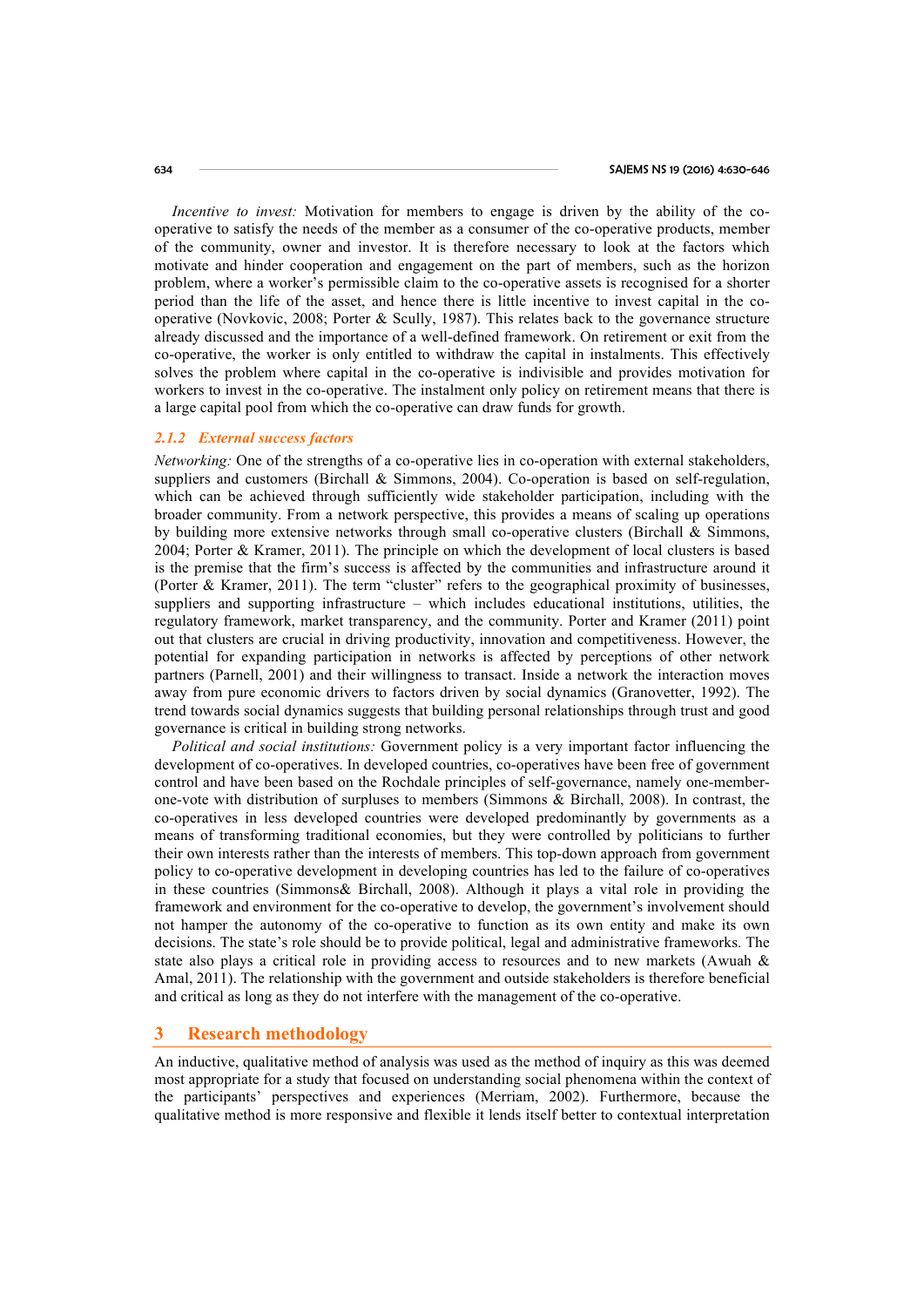#### SAJEMS NS 19 (2016) 4:630-646 **635 FOR 19 (2016)** 4:630-646

than quantitative research does. The main data collection method was through interviews with respondents at government organisations and selected co-operatives. A semi-structured questionnaire was used in the interviews and the researchers used field observations and data to provide additional insights and put the results in context. The research instrument is provided in Appendix A. The interviews were recorded, with permission, for later transcription and evaluation.

In selecting which co-operatives to include in the research, an analysis of the South African cooperatives was carried out. The age data of these co-operatives as of September 2013, according to the Department of Trade and Industry (DTI), are shown in Table 1.

The data indicate a considerable increase in the number of new co-operatives registered in the preceding five years. However, the data also reflect relatively poor performance by co-operative organisations and a high failure rate, since only 260 co-operatives have survived for more than ten years. We have therefore included a tiered selection of co-operatives: one organisation which has been in existence for one year, another for five years, and two for over twenty years. The reason for this was to identify possible characteristics that could contribute towards scalability and sustainability of the co-operative model. A total of 27 interviews were conducted across the four co-operative organisations. Case studies have three possible aims: to provide descriptions, test theory, or generate theory (Eisenhardt & Graebner, 2007). Our aim was to conduct an explorative, descriptive study and thus an age-defined purposive sample was deemed appropriate. The 27 interviews included the managers of each co-operative (4), the Director of the National Development Agency (within the Department of Social Development, tasked with contributing towards poverty eradication by engaging civil society organisations and capacitating them to empower communities and also with exercising oversight over co-operatives), and 22 workers/members distributed across each of the co-operatives.

| Table 1                       |
|-------------------------------|
| Co-operatives in South Africa |

| Co-operative age (years) | Count  |
|--------------------------|--------|
| $<$ 5                    | 73 000 |
| $5 - 10$                 | 3.300  |
| $10 - 20$                | 160    |
| 20+                      | 100    |

The researchers employed an auditing trail to ensure that complete records were kept throughout all phases of the research. These records included field notes, research processes, recordings, interview questionnaires and transcripts, and data analysis files and methods. A thematic analysis was performed to analyse the data and provide a comparison between the literature and field research and thereby gain insight into similarities and differences. Initially the focus was on reviewing the data to become familiar with them and ensure accuracy. Thereafter, initial coding, based on the key themes identified, was undertaken. An iterative process of coding was employed until the rich themes emerged which allowed us to tell the exploratory story below.

A multimethod framework was used to gather data. The framework included interviews, observations by researchers at the actual sites, and the use of secondary documents among which were co-operative reports and official government documents. Furthermore, we ensured that we heard multiple voices, including those of the managers and workers/members as well as representatives from government as part of our interviewed sample.

This research was conducted in accordance with the ethical requirements of the university the authors are attached to and was cleared by the university Ethics Committee. This required that the research would not have any significant ethical consequences in terms of physical, psychological, social, legal, economic, or other risks to participants. No participants were below the age of eighteen years. The research was conducted with full consent from all parties involved and participation was voluntary. The purpose of the study was clearly communicated to respondents, who were under no obligation to provide information and could withdraw at any time.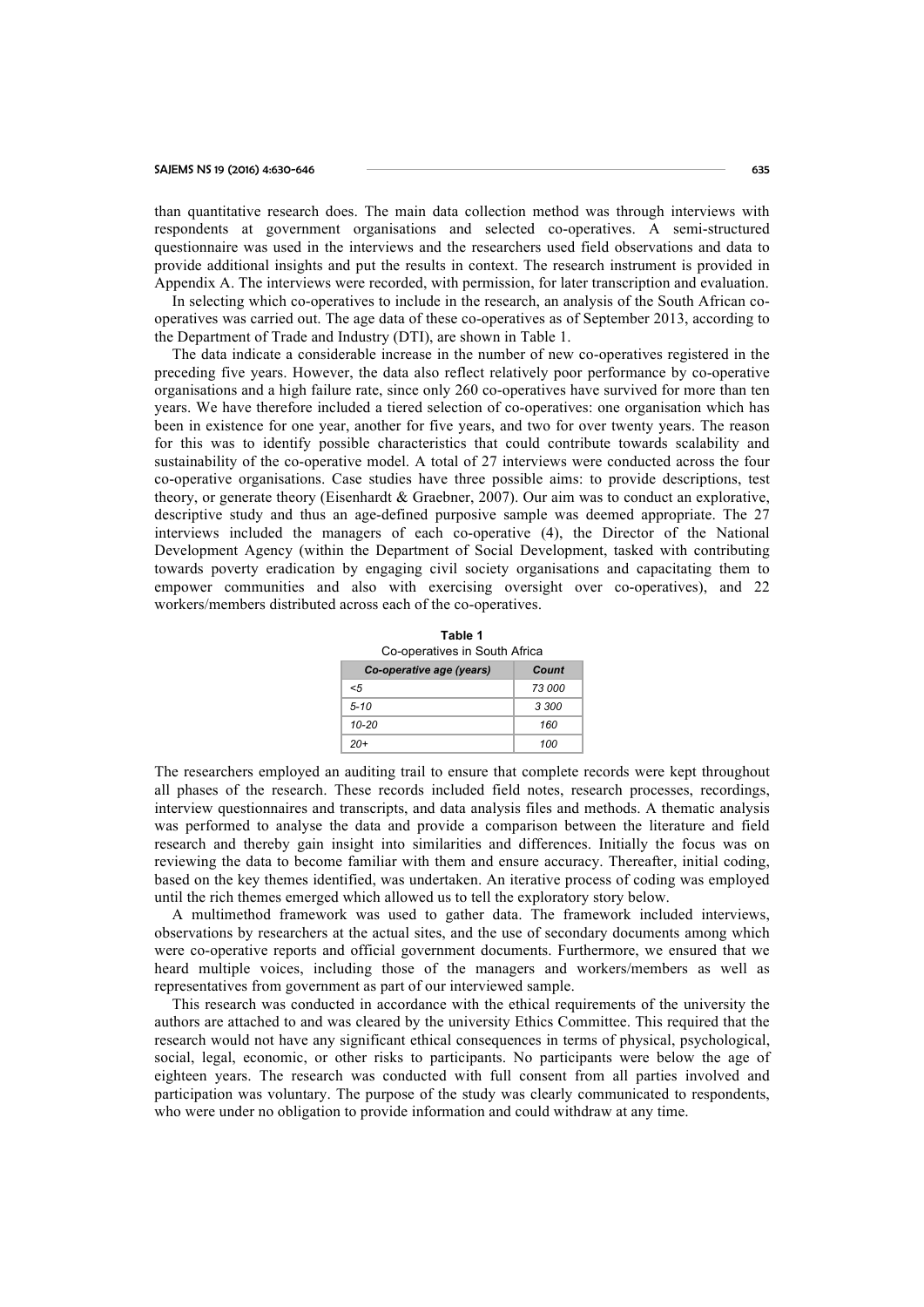# **4 Results and discussion**

### **4.1 Background of sampled co-operatives**

# *4.1.1 Diepsloot worker co-operative*

Diepsloot Worker Co-operative (DWC) is located in Diepsloot township, north of Johannesburg and was started in September 2012. The co-operative employs 32 members from the Diepsloot community, most of whom are women, and produces bags made from plastic shopping packets, PVC, and leather offcuts. Their value proposition lies in producing high quality products. However, most of the items are very simple to manufacture.

The co-operative operates differently from the conventional co-operative model, in that members do not own and control all the means of production. Instead, the co-operative focuses on core skills of workers while functions such as legal, financial, marketing and general administration are outsourced. Members earn a monthly wage based on output and a share of the profits which are paid out annually, in accordance with the co-operative legislation. The external support received by the co-operative included a start-up loan, as well as the outsourced support, although the co-operative pays market rates for these support services.

#### *4.1.2 Pretorium Trust*

Pretorium Trust (PT) was formed in 1938 by a group of government employees, in order to reduce the price of household goods through collective purchasing. Commission was charged on purchases made from the co-operative. The commission was re-invested in the co-operative and the surplus paid out annually as dividends to members. The co-operative is based in Pretoria and has 23 employees servicing 23 000 members. The current General Manager has been in this post since 1966 and the majority of the 23 employees have been with the organisation for over 20 years. Employees have the choice of becoming members, but are not obliged to do so. The cooperative remains a buying association, with the primary income obtained through rebate agreements with selected retailers. The rebate typically ranges between two percent from larger retailers up to five percent from smaller retailers. Additional revenue streams include short-term insurance, loans and vehicle finance. A fee of R10 is required for every new application, after which a compulsory monthly fee of R15 is charged, which is used to fund working capital. Each member is also required to deposit an amount of twice his/her monthly credit limit, which helps protect against member defaults.

#### *4.1.3 Coastal farmers' co-operative limited*

Coastal Farmers' Co-operative (Coastals) was started in 1946 by a group of farmers in KwaZulu-Natal. Their goal was to reduce the price of fertiliser, diesel, fuel and other farming commodities for themselves and other members through economies of scale. The co-operative is currently the largest purchaser of farming commodities in the KwaZulu-Natal coastal belt and has increased its product range significantly since inception. The Head Office is located in Mount Edgecombe, north of Durban, and employs approximately 150 people. The current General Manager (GM) has been at the helm since 2005, before which the previous GM headed the co-operative for 39 years. Its membership consists of approximately 1400 predominantly sugar, banana and citrus farmers. All employees of the co-operative are non-members, unless they are farmers, in which case they have the opportunity to become members. The board of directors are all farmers and members of the co-operative. According to the 2013 financial statements, the revenue was R240 million.

#### *4.1.4 Ujimabakwena shoemaking co-operative*

Ujimabakwena Shoemaking Co-operative was a merger of two shoe-making co-operatives, one of which was formed by a group of retrenched workers from a shoe factory. The co-operative has 17 members and 23 non-members. Non-members are employed on a non-permanent basis according to the requirements of seasonal demand. The co-operative supplies its shoes through the Department of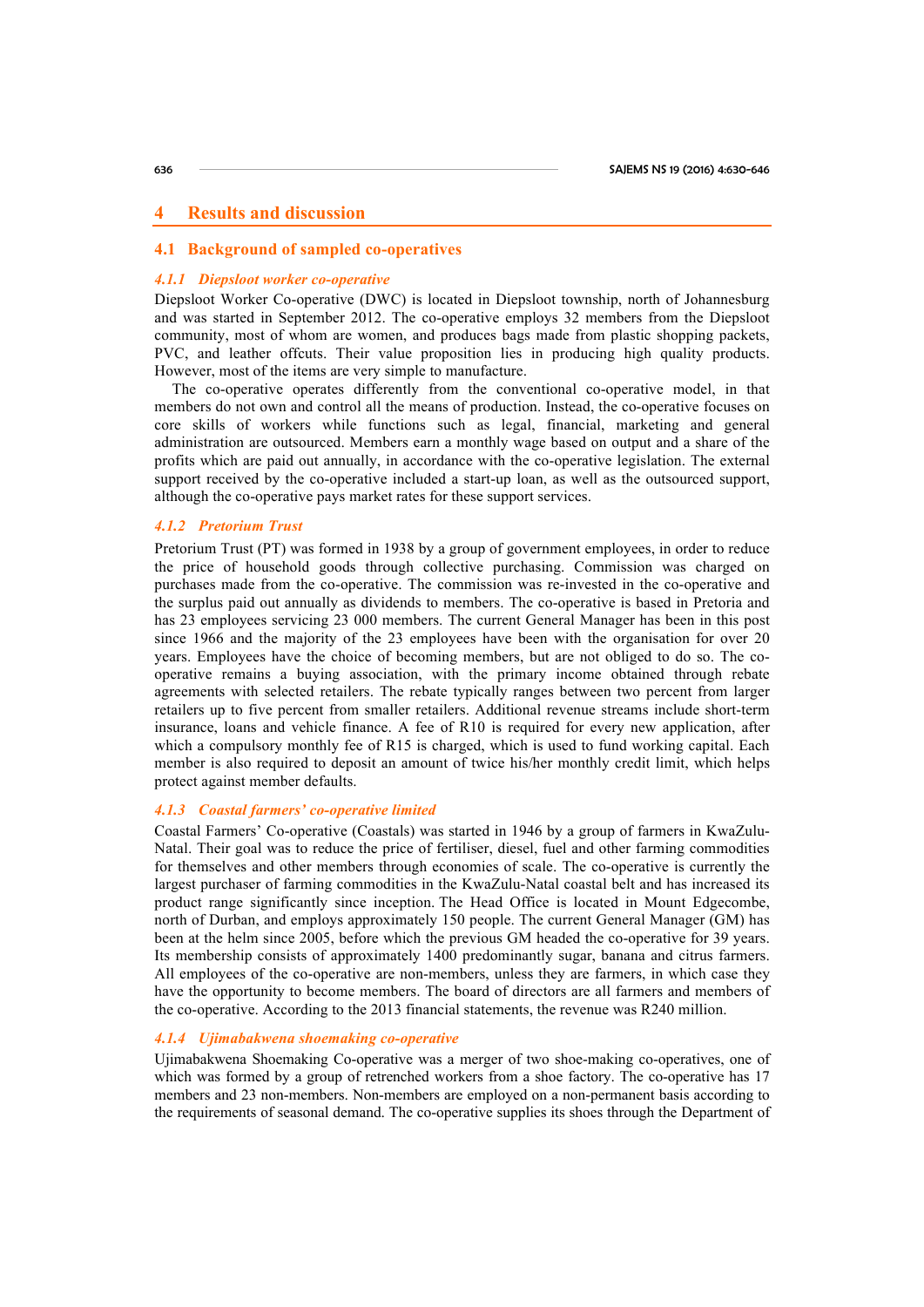#### SAJEMS NS 19 (2016) 4:630-646 637

Social Services (DSS) in Gauteng, which subsidises 40 000 learners from disadvantaged communities. The DSS supports the initiative on the understanding that the levels of quality, price and service are not compromised. In addition, the co-operative supports other co-operatives with its skills, while also receiving support from these other co-operatives. Additional business skills and financial support are provided by government and certain private sector companies.

# **4.2 The drivers of the co-operative model in a high-conflict environment**

The relationship between business, government and labour internationally has gone through periods in which models of stakeholder management have been questioned. In South Africa this relationship has been problematic, given its history of inequality and political instability, which has led to extremely volatile labour relations. The co-operative model is said to be more effective because it is able to strengthen relationships between stakeholders (Birchall & Simmons, 2004). Respondents were asked about what they thought the drivers of the co-operative model were and broadly speaking it was contended that these were building trust and knowledge sharing. Table 2 identifies the key emergent themes which arose relating to trust.

| <b>Theme</b>                                               | Quote                                                                                                                                                                                                                                                                                                                   | <b>Source</b>                            |
|------------------------------------------------------------|-------------------------------------------------------------------------------------------------------------------------------------------------------------------------------------------------------------------------------------------------------------------------------------------------------------------------|------------------------------------------|
| Trust is essential if<br>the co-operative is<br>to succeed | If trust is lacking, it would not workwe are dealing with people's money.                                                                                                                                                                                                                                               | Manager: Pretorium Trust                 |
|                                                            | The co-op requires even more ethics than standard business.                                                                                                                                                                                                                                                             | Manager: Pretorium Trust                 |
|                                                            | Trust goes with integrity. Your members must trust you. If they don't, it will<br>be like a fire spreading, and pretty soon you will be out of business. You<br>need to maintain the highest possible quality of business standards and<br>ethics for those members. If there is no integrity, you will not be trusted. | Manager: Pretorium Trust                 |
|                                                            | They do what they say they will do. They have earned their trust.                                                                                                                                                                                                                                                       | Member: Coastals                         |
|                                                            | [Building trust] Open and honest and have high moral values in dealing with<br>our customers and members.                                                                                                                                                                                                               | Manager: Coastals                        |
|                                                            | Very importanttrusting each otherbut to be trusted by others,<br>transparency should prevaileach and everything should be in black and<br>white.                                                                                                                                                                        | Manager: Ujimabakwena                    |
|                                                            | Communication and transparency are essential.                                                                                                                                                                                                                                                                           | Manager: Ujimabakwena                    |
|                                                            | Our intention is fair. We have a transparent system here.                                                                                                                                                                                                                                                               | Manager: Diepsloot                       |
|                                                            | As and when it [conflict] arises, we intervene immediately.                                                                                                                                                                                                                                                             | Manager: Diepsloot                       |
| Transparency and<br>communication<br>fundamental to        | [Dealing with conflict]. Not always aligned with the same objective. Speak to<br>that person to see if we can solve that problem.                                                                                                                                                                                       | Manager<br>Pretorium Trust               |
| building trust                                             | Trust that the customer member is getting a fair deal. Trust is the key<br>principle that is embedded in the DNA of the co-operative.                                                                                                                                                                                   | Manager: Coastals                        |
|                                                            | One of the key things which make the co-operative work, we don't just<br>instruct peoplewe always negotiate. As workers, they have the right to<br>say nowe always give them options.                                                                                                                                   | Manager: Ujimabakwena                    |
|                                                            | [Relationship between workers and members] There are rules. We sit down<br>and everyone has something to say.                                                                                                                                                                                                           | Worker: Ujimabakwena                     |
|                                                            | Yes, we trust everyone. When we are doing something, we teach each<br>otherwe think we are going to gain more for what we are doing.                                                                                                                                                                                    | Worker: Diepsloot                        |
|                                                            | Because it is like a family. You are working like a family.                                                                                                                                                                                                                                                             | Manager: Diepsloot                       |
|                                                            | Living that values system through the entire organisation from the Board to<br>the lowest level staff members. Basic principles - such as honesty, integrity<br>and responsibility.                                                                                                                                     | Manager: Coastals                        |
| Family environment<br>and sense of                         | Conflict between management and staff is not there.                                                                                                                                                                                                                                                                     | Manager: Pretorium Trust                 |
| community to build                                         | We need to treat each other like a family.                                                                                                                                                                                                                                                                              | Manager: Ujimabakwena                    |
| trust                                                      | One thing we are very strict about, we do not entertain individual conflicts.<br>Draw a line that it mustn't affect the work.                                                                                                                                                                                           | Manager: Ujimabakwena                    |
|                                                            | Need to foster collaborationand sometimes even force it. Need to<br>dialogue more. It is a function of leadership and the trust environment.                                                                                                                                                                            | Director: National<br>Development Agency |
|                                                            | Difficult to build trust. Culturally and demographically it is difficult to work<br>togetherbut it comes back to strong leadership. When we are here, we<br>are a family, we are a team.                                                                                                                                | Manager: Diepsloot                       |

#### **Table 2** Pertinent quotes and themes relating to trust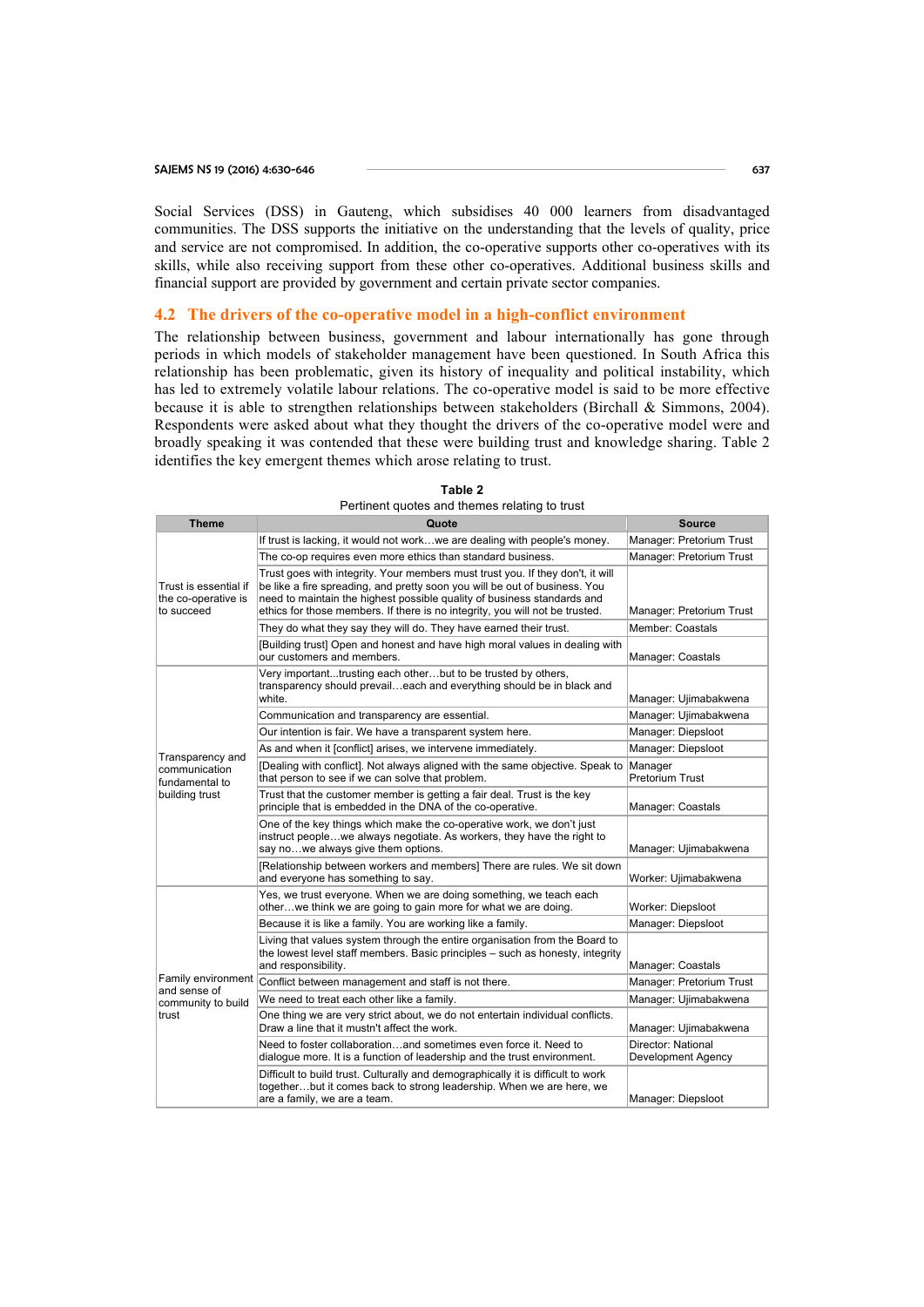All respondents agreed with Cook (1995), Birchall (1997) and Sabatini et al. (2014) that trust was fundamental to the co-operative's success. But how do the co-operatives build this trust in an environment where there are high levels of mistrust? Two key themes emerged: open and honest communication, and a family environment. In order to create a family environment, the co-operatives were very cautious when selecting members and employees, which was indicative of the high levels of mistrust in the general community. This finding was more evident with the developing cooperatives because the more established co-operatives had already institutionalised the working environment. When conflict arose, it was dealt with decisively in all four co-operatives. This sentiment was confirmed by managers, workers, members and non-members alike, and this highlighted the importance of each co-operative seeking to maintain a stable, low-conflict environment. Within the co-operatives, conflict was dealt with by applying strict rules requiring members and employees to set their differences aside. If members did not accept these principles, then they were asked to leave. Pretorium Trust allowed members to join by following a standard credit approval process, but Coastals admitted only members who were farmers. However, if members defaulted or failed to meet their obligations, their membership was cancelled.

Knowledge sharing was found to be another important contributor to the success of the cooperative – a number of subthemes emerged within this theme and they are summarised in Table 3. A strong theme confirmed by all four co-operatives was the need to operate as profitable businesses (Mazzarol, 2012). However, depth of business skills was found to be lacking in the start-up co-operatives. For their co-operatives to function effectively, Ujimabakwena and Diepsloot worker co-operatives realised that there was a need to focus on their core strengths in order to build the organisations into sustainable entities. Diepsloot Worker Co-operative adapted its business model by outsourcing functions such as marketing, bookkeeping and general administration where it lacked the required skills. Ujimabakwena leveraged its links with government and outside agencies to provide training in the functions for which it had limited skills. All four co-operatives indicated a strong need for ongoing education and knowledge sharing between members and fellow workers.

| <b>Theme</b>                                | Quote                                                                                                                                                                                                            | <b>Source</b>                            |
|---------------------------------------------|------------------------------------------------------------------------------------------------------------------------------------------------------------------------------------------------------------------|------------------------------------------|
|                                             | It is not the sector, it is the foundation of business development which is<br>lacking.                                                                                                                          | Director: National<br>development agency |
|                                             | The co-operative really is business. Our product has to be world class.                                                                                                                                          | Manager: Diepsloot                       |
| Depth of business<br>skills essential       | Depth of skill is lacking in business developmentRequires market<br>access, funding, skills, inclination to run business on different level.                                                                     | Director: National<br>development agency |
|                                             | Co-op is still a business enterprise. On the one hand we are capitalistic,<br>we make profits. On the other hand we are socialistic, everything goes<br>back to the members. That is the true platform of co-ops | Manager: Pretorium Trust                 |
| Strong leadership                           | It takes a key man on the ground to get things going it needs the key<br>management.                                                                                                                             | Manager: Diepsloot                       |
|                                             | I am passionate about the business.                                                                                                                                                                              | Manager: Coastals                        |
|                                             | We must let co-ops do what they are good at.                                                                                                                                                                     | Director: NDA                            |
| Focus on core skills                        | We allow members to focus on their core strength and outsource other<br>business functions.                                                                                                                      | Manager: Diepsloot                       |
|                                             | If you have got nothing, no education, nothing is going to come from it.                                                                                                                                         | Manager: Diepsloot                       |
|                                             | We pay half of the studies for anyone who wants to attend a tertiary<br>institution.                                                                                                                             | Manager: Pretorium Trust                 |
| Ongoing learning                            | Whatever we have learnt from training, we take it to all the members.                                                                                                                                            | Manager: Ujimabakwena                    |
| fundamental to co-<br>operative development | We discuss all the problems once a month.                                                                                                                                                                        | Manager: Pretorium Trust                 |
|                                             | I teach this lady and she teaches me as well.                                                                                                                                                                    | Worker: Ujimabakwena                     |
|                                             | We take education very seriously hence most of our staff are receiving<br>both internal and external training through reputable organisations like<br>UNISA and the local Chamber of Commerce.                   | Manager: Coastals                        |

#### **Table 3** Themes related to knowledge sharing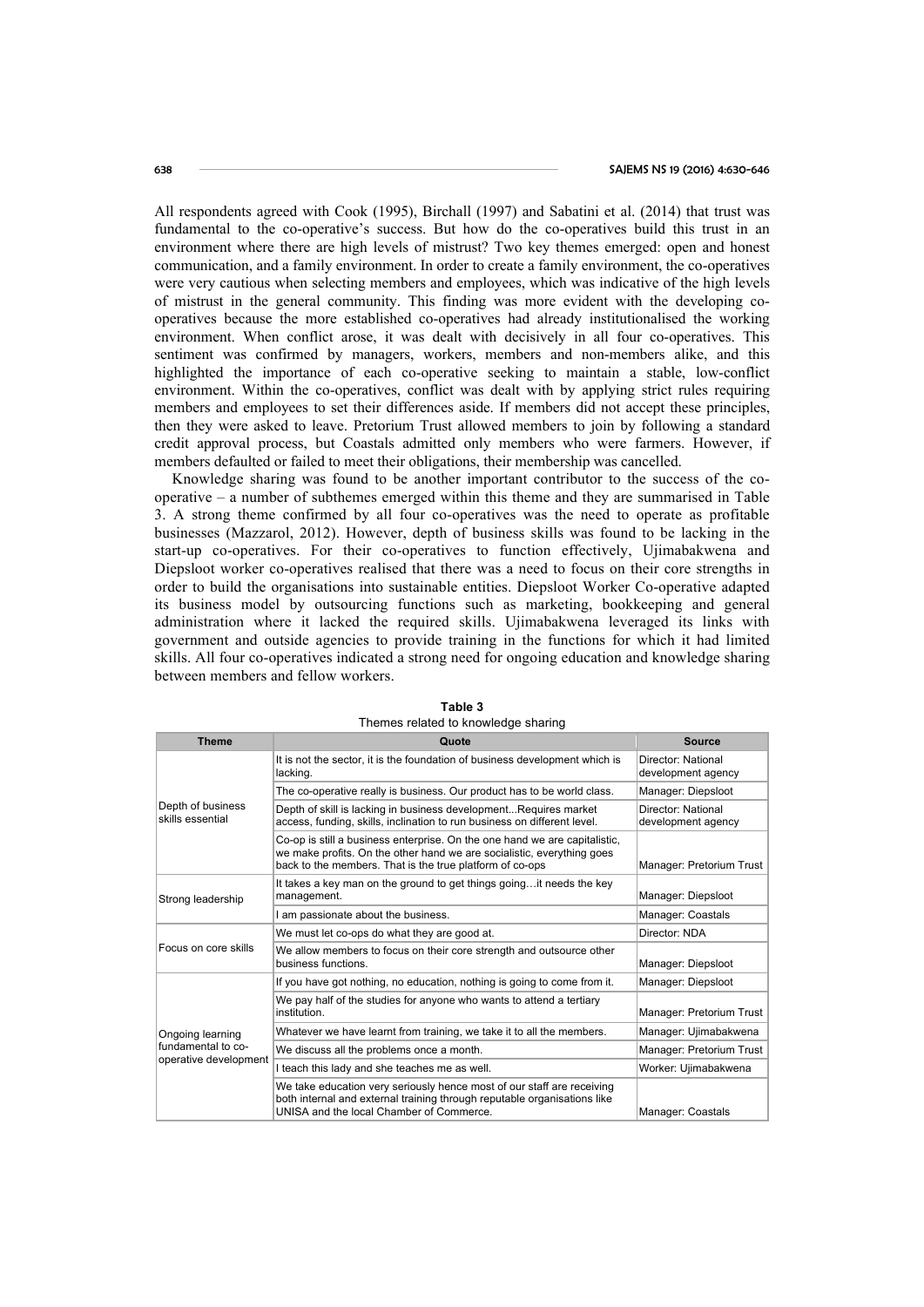# **4.3 The role of governance in the co-operative**

Sustainable governance of a co-operative must be achieved through a self-regulating information and control system (Dyer & Singh, 1998; Turnbull, 1997), but the governance structure needs to be balanced against the ability to meet members' needs. Respondents were asked how the cooperative met their needs as members and what incentivised them to become members. The key themes which emerged included the family working environment, learning and development, financial remuneration, and strong governance – see Table 4.

| Motives for joining a co-operative |                                                                                                                                                                                                                 |                             |  |
|------------------------------------|-----------------------------------------------------------------------------------------------------------------------------------------------------------------------------------------------------------------|-----------------------------|--|
| <b>Theme</b>                       | Quote                                                                                                                                                                                                           | Source                      |  |
|                                    | [Why work here] Excellent work/personal life balance. Has a family culture where<br>employees are not just a number.                                                                                            | Manager: Coastals           |  |
|                                    | We are working as a family. Management, they are like parents.                                                                                                                                                  | Worker: Diepsloot           |  |
|                                    | Here we are Simunye, we are 'In One'.                                                                                                                                                                           | Worker: Diepsloot           |  |
| Strong family<br>environment       | Maybe less employees allows more time to respect each others' work.                                                                                                                                             | Manager: Pretorium<br>Trust |  |
|                                    | The people will make me stay. It doesn't matter if I don't get paid 'cos I like my job. Manager: Diepsloot                                                                                                      |                             |  |
|                                    | From an employee point of view the atmosphere is family oriented and therefore<br>the desire to stay over long periods of time is evident.                                                                      | Manager: Coastals           |  |
|                                    | They treat us very well. They communicate with us.                                                                                                                                                              | Worker: Ujimabakwena        |  |
|                                    | We do some different things and we learnand we work hard to get the money.                                                                                                                                      | Worker: Diepsloot           |  |
|                                    | Providing a job and teaching us more things we didn't know.                                                                                                                                                     | Worker: Diepsloot           |  |
| Balance between<br>learning and    | [Willing to accept lower salary] Definitely.                                                                                                                                                                    | Manager: Pretorium<br>Trust |  |
| financial reward                   | I get money when working so hardI get more experience, I can learn here.                                                                                                                                        | Worker: Diepsloot           |  |
|                                    | [What motivates you to work here] The other membersand the bonus. 60 %<br>environment, 40 % bonus.                                                                                                              | Manager: Pretorium<br>Trust |  |
| Knowledge<br>sharing               | If have work, I know, I see.                                                                                                                                                                                    | Manager: Diepsloot          |  |
|                                    | I teach myself and I teach others. I like hereI learn moreif I am on the other<br>side [other company] I didn't learn more. Now I'm just improvemy dreams start<br>to open I like my job I am proud of my work. | Manager: Diepsloot          |  |
|                                    | I choose this co-operative because it makes me great, it grows me, it's everything<br>to me, so I am proud. I don't care about money.                                                                           | Worker: Diepsloot           |  |
|                                    | It is not about the money, it is about the satisfaction about what you have done.                                                                                                                               | Worker: Ujimabakwena        |  |
|                                    | [What do you value most?]. To get more knowledge.                                                                                                                                                               | Worker: Diepsloot           |  |
|                                    | Co-op born out of need to alleviate poverty. Social enterprise trying to compete as<br>a business. A hybrid model of social entrepreneurship.                                                                   | Manager: Pretorium<br>Trust |  |
| Need to alleviate<br>poverty       | Surely I want to live a better lifebeing an owner makes me 100 percent<br>responsible.                                                                                                                          | Manager:<br>Ujimabakwena    |  |
|                                    | I am able to put food on the table.                                                                                                                                                                             | Worker: Diepsloot           |  |
| Strong<br>governance<br>essential  | We have 5 managers at the topbefore taking decisions, we go back to<br>members to discussWe share the responsibilities as management.                                                                           | Manager:<br>Ujimabakwena    |  |
|                                    | We have got one vision.                                                                                                                                                                                         | Manager:<br>Ujimabakwena    |  |
|                                    | As much as we are all equal, there is leadership in this co-operativeit is almost<br>a process of holding hands.                                                                                                | Manager: Diepsloot          |  |
|                                    | As we employ people we put in lawscreates discipline.                                                                                                                                                           | Manager:<br>Ujimabakwena    |  |
|                                    | We cannot all lead, but we must choose the leaders who can lead us to the right<br>direction.                                                                                                                   | Manager:<br>Ujimabakwena    |  |
|                                    | We used shared governance.                                                                                                                                                                                      | Worker: Ujimabakwena        |  |
|                                    | [Balancing governance with workers' needs] It's not easyall the rules given to<br>the employees make it easierwe don't just tell them, we give them the reason.                                                 | Worker: Ujimabakwena        |  |
|                                    | Good governance structuresare the simple rules and regulations that are set<br>with monitoring systems that are restorative and fair.                                                                           | Manager: Coastals           |  |

**Table 4**

The role of governance was found to be instrumental in the co-operative's development and ongoing success. The governance structures of all four co-operatives are shown in Figure 2. All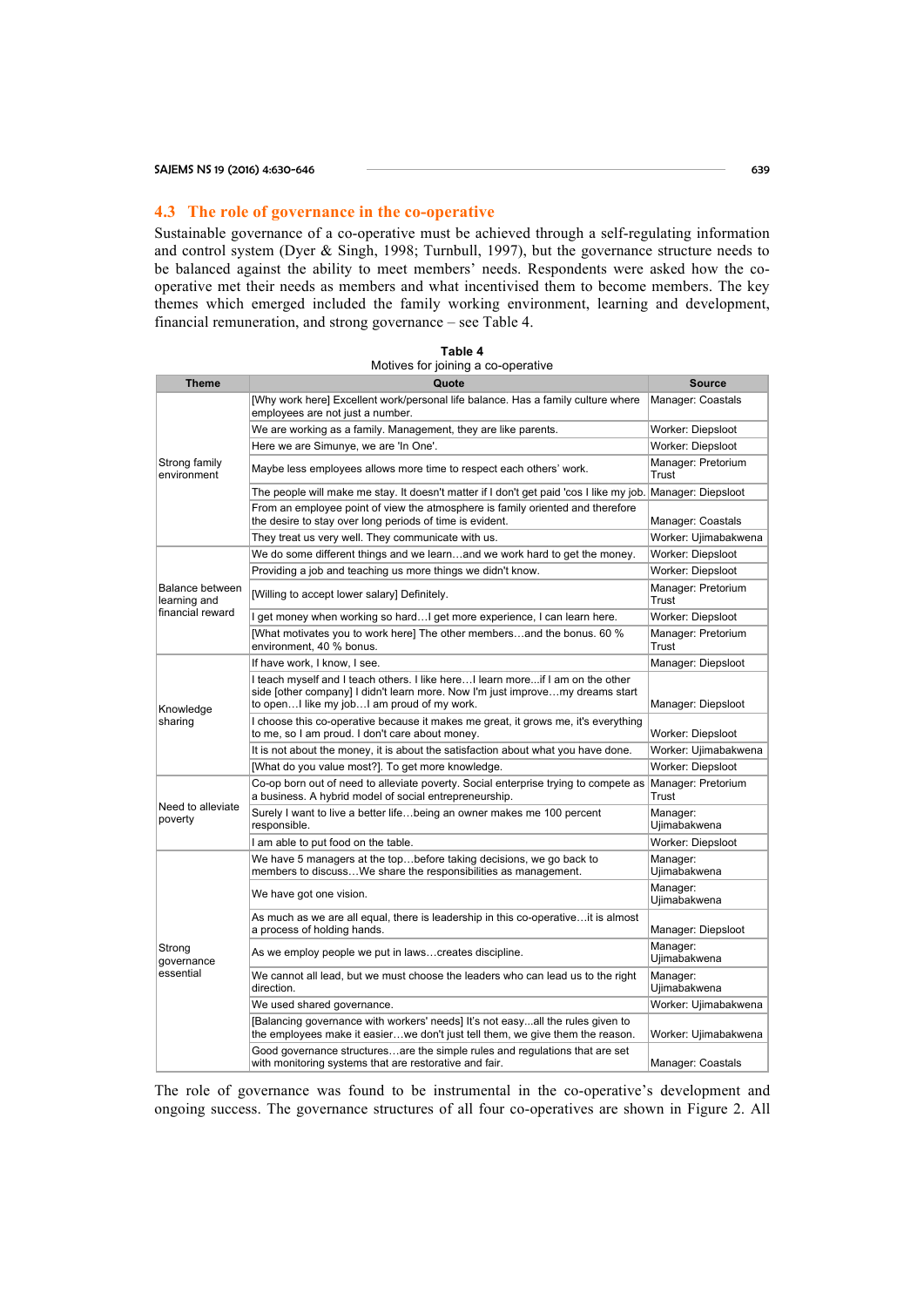four structures were found to follow a normal chain of command where actions are carried out through delegation from top management to the shop floor.



*Diepsloot workers' co-operative:* The General Manager (GM) and two team leaders manage the co-operative. Together, they are able to adequately and quickly address the needs of the member workforce through communication of a single vision and strong leadership.

*Ujimabakwena shoemaking co-operative:* The co-operative has 17 members and 23 nonmembers and governance is shared between five members. The operation is based within a single facility and members and non-members are all treated equally. The five-member board appoints two members as Operations Managers and they oversee daily operations. However, members and non-members are regularly updated and consulted on all matters, and the management also freely communicates with workers as and when the need arises.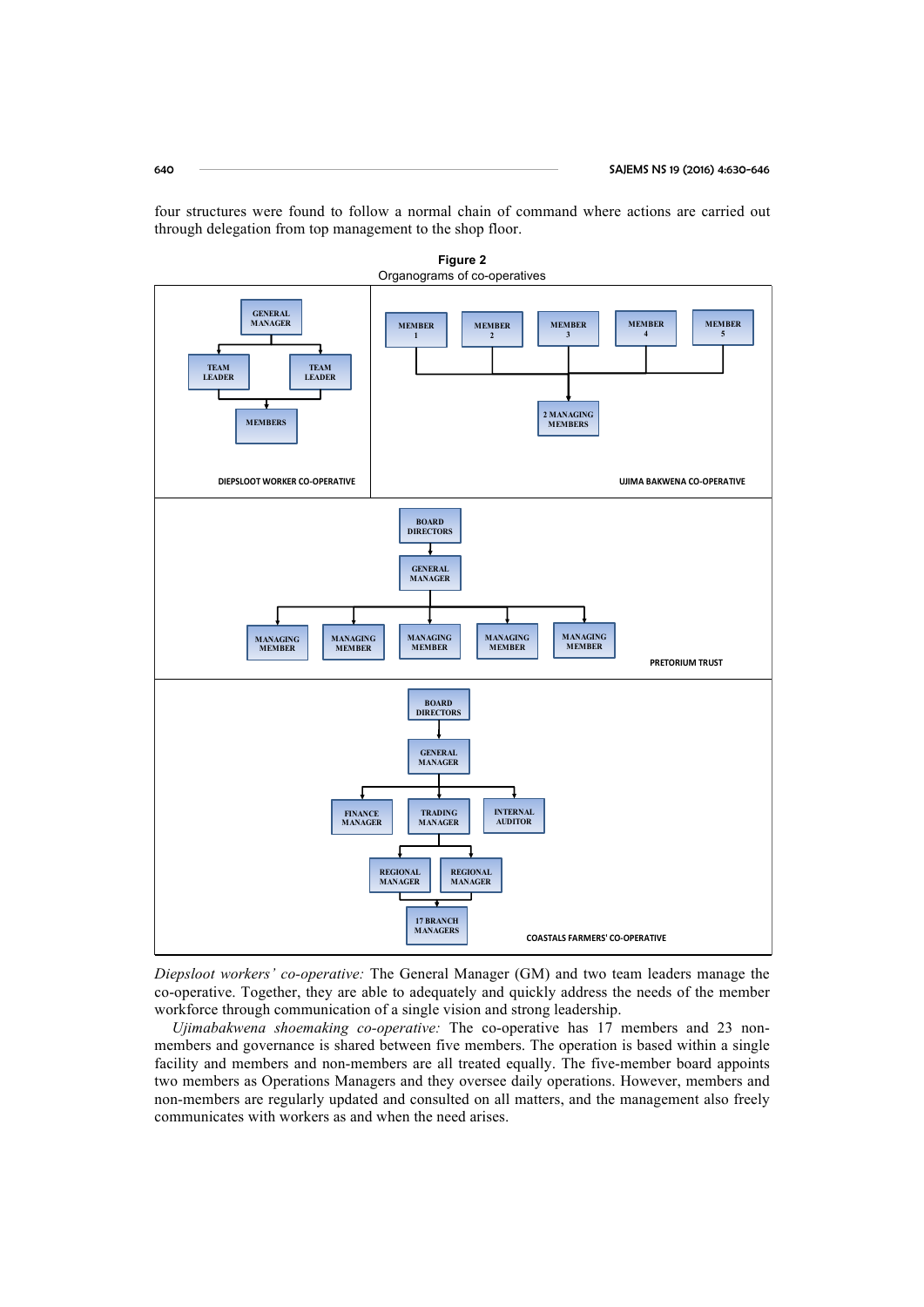#### SAJEMS NS 19 (2016) 4:630-646 **641 120 (2016)** 641

*Pretorium Trust:* The co-operative has a Board of Directors and a GM. The organisation is located in a single building and has 23 working members servicing 23 000 member customers. More effective communication is achieved via the use of a well-structured IT system. However, the GM maintains a close relationship with all employees, to which the fact that most employees have been with the company for over 20 years bears testimony. The GM has also been in his post since 1966 and maintains an open-door policy.

*Coastals farmers' co-operative:* The co-operative is headed by a board of directors, each with his/her own ward or region. The allocation of directors to wards improves communication with members: *'Directors are members of the co-operative and are farmers in their respective areas. This allows for easier communication with members (customers) and directors are aware of the importance of communication with members.'* This structure has shown its effectiveness in meeting the needs of the members and demonstrated sustainability through its existence over the past 67 years.

The research indicates that as the co-operatives become larger, the governance structures need to adapt to include boards of governors in order to service the interests of the members better. Although the larger co-operatives have a well-defined governance structure in place, there is a certain degree of informal management in order to engage with members.

Building relationships with suppliers, customers and other co-operatives is an essential component of the successful operation of a co-operative (Birchall & Simmons, 2004). Respondents were asked what they thought was required to build and maintain these relationships, and what impeded their progress. The dominant themes which emerged related to governance, relationship management and trust – see Table 5.

| <b>Theme</b>                                                               | Quote                                                                                                                                                                                                                                                                                   | <b>Source</b>                |
|----------------------------------------------------------------------------|-----------------------------------------------------------------------------------------------------------------------------------------------------------------------------------------------------------------------------------------------------------------------------------------|------------------------------|
| Mistrust of co-<br>operatives by<br>external<br>stakeholders               | A large corporate said: "We do not deal with co-operatives. The co-operative<br>members don't trust each other. Inherent mistrust with external stakeholders."                                                                                                                          | Manager: Diepsloot<br>Worker |
|                                                                            | Amongst our old established customers they view our organisation as high value to<br>their operationyounger entrants feel that they could achieve much better deals on<br>their own. Some perceive the co-operative as a "white man's business".                                        | Manager: Coastals            |
| Move towards<br>social dynamics                                            | Our members are our customers. Our members are in a long-term business.<br>Managing relationships is crucial.                                                                                                                                                                           | Manager: Coastals            |
|                                                                            | Generally, co-operatives have a good perception. They are not seen as "capitalist"<br>and vehicles for exploiting customers or employees.                                                                                                                                               | Manager: Coastals            |
|                                                                            | Communication. Building trust between parties. Aligning parties with<br>similar/common goals.                                                                                                                                                                                           | Manager: Coastals            |
|                                                                            | We share our challenges with other co-operatives.                                                                                                                                                                                                                                       | Manager:<br>Ujimabakwena     |
|                                                                            | Although your neighbour is a fellow farmer, he is not viewed as a competitor (unlike<br>how it works in other businesses). This allows for sharing of information, best<br>practice, co-operation with security, purchasing etc.                                                        | Manager: Coastals            |
| Governance crucial<br>for building strong<br>networks and<br>relationships | Internal governance is extremely important to developing external relationships.<br>The first order was sold on the quality and the promise of delivery. The second<br>order was sold on the track record of delivery and the quality.                                                  | Manager: Diepsloot           |
|                                                                            | [Good governance] Integrity, honesty and fairness as part of the culture of the co-<br>op which is visible to members/ customers, staff and third parties e.g. suppliers.                                                                                                               | Manager: Coastals            |
|                                                                            | Integrity is not negotiable in our dealings with members, suppliers and other<br>stakeholders.                                                                                                                                                                                          | Manager: Coastals            |
|                                                                            | Credibility and reputation come with good governance.                                                                                                                                                                                                                                   | Member: Coastals             |
|                                                                            | Building trust with customerswe get in front of them.                                                                                                                                                                                                                                   | Manager: Diepsloot           |
| <b>Building networks</b><br>requires trust and<br>dedication               | I have gained trust from my suppliersa promise is a promise.                                                                                                                                                                                                                            | Manager:<br>Ujimabakwena     |
|                                                                            | Over the years families pass on their assets from one generation to another and the<br>trust is measured by the value of our growth within our organisation; the fact that<br>the newer generations remain closely aligned with our organisation means there is<br>high value of trust. | Manager: Coastals            |

#### **Table 5** Themes in building external networks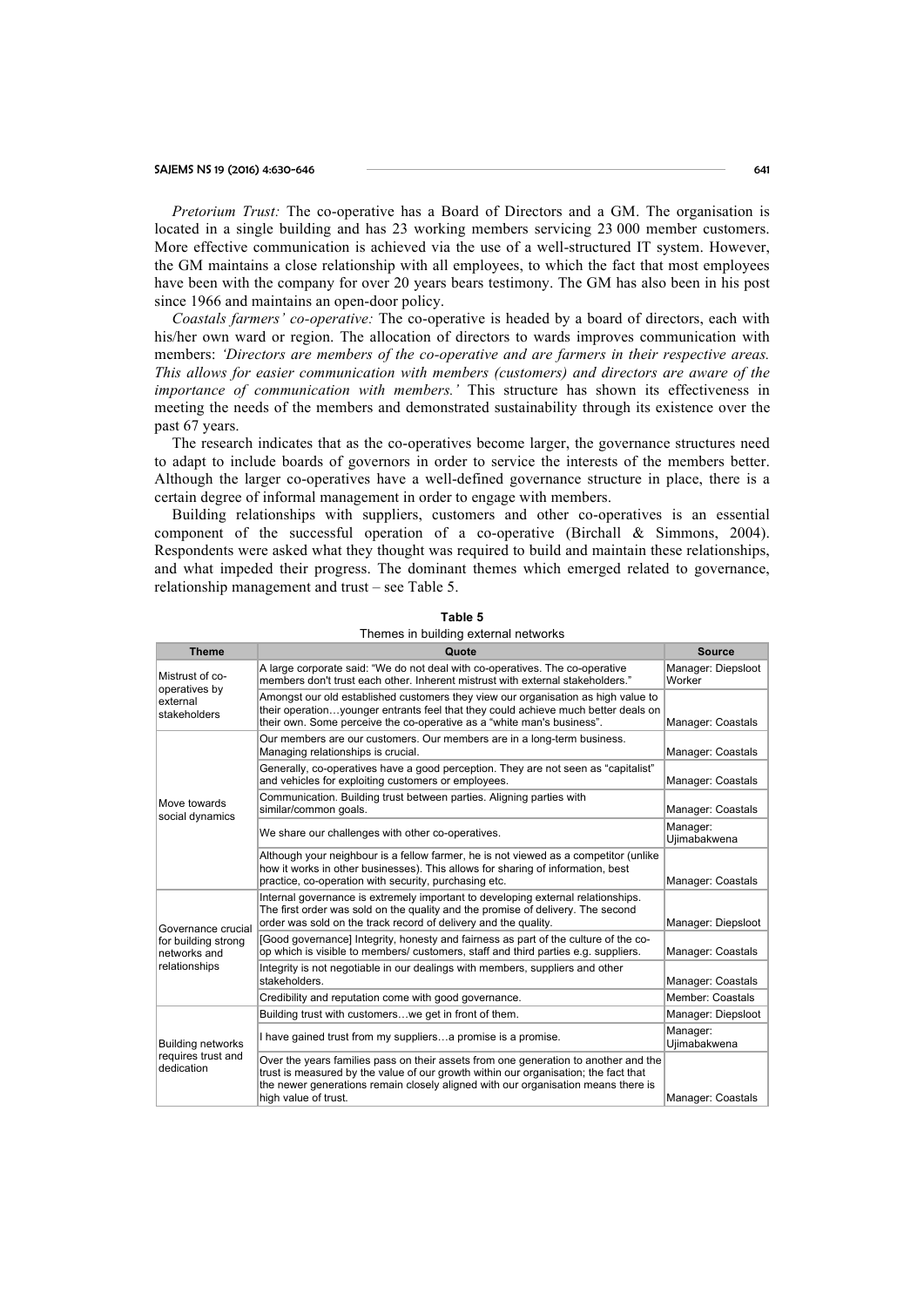The results show that the co-operatives view governance as a critical component in developing strong relationships with suppliers, customers and other co-operatives, and that integrity, honesty and delivering on a promise are the enablers of strengthening these relationships. However, a significant barrier to developing external relationships is the inherent mistrust of co-operatives (Parnell, 2001). This was powerfully illustrated in the following statements: *'We do not deal with co-operatives. The co-operative members don't trust each other'*, and the co-operative is a *'white man's business'*. A further contributor to mistrust of the co-operative model relates to the high failure rate of co-operatives; businesses do not want to risk dealing with entities which have a high perceived likelihood of failing.

#### **4.4 The role of social and political institutions in co-operative development**

In socially conflicted environments, the co-operative model has shown success in tapping into local experience and knowledge (Parnell, 2001). We therefore examine the extent to which external support is required for the successful development of the co-operative and the results broadly indicate that support from both political and social institutions is important – see Table 6.

| <b>Theme</b>                                                                                                    | Quote                                                                                                                                                                                 | <b>Source</b>               |
|-----------------------------------------------------------------------------------------------------------------|---------------------------------------------------------------------------------------------------------------------------------------------------------------------------------------|-----------------------------|
| Government, private<br>enterprise and other<br>co-operatives providing<br>support to start-up co-<br>operatives | Government invested R200 m over 5 years.                                                                                                                                              | <b>NDA</b>                  |
|                                                                                                                 | [a large company] put up starting capital of R500 000.                                                                                                                                | Manager: Diepsloot          |
|                                                                                                                 | We didn't have a clue on how to run a business. We need to consult outside<br>people who will tell us whether we are taking the right decisions.                                      | Manager:<br>Ujimabakwena    |
|                                                                                                                 | We got skills [to manage company] through Business Skills South Africa,<br>education from service providers through support from DTI.                                                 | Manager:<br>Ujimabakwena    |
|                                                                                                                 | We are using other co-operatives to provide training for us.                                                                                                                          | Manager:<br>Ujimabakwena    |
| Support for non-core<br>activities                                                                              | We have products, production management and sales and marketing to<br>assist these other co-operatives. Let's help the co-operative with things<br>which are not their core strength. | Manager: Diepsloot          |
| Mentors crucial to<br><b>SUCCESS</b>                                                                            | In particular, you can tell the difference between those co-ops which have<br>had a mentor and those which have not.                                                                  | <b>NDA</b>                  |
| External support<br>diminishes as size of<br>co-operative increases                                             | No government support. No support from outside agencies.                                                                                                                              | Manager: Pretorium<br>Trust |
|                                                                                                                 | We don't receive support from external agencies.                                                                                                                                      | Manager: Pretorium<br>Trust |
|                                                                                                                 | [Government involvement] Minimal direct involvement                                                                                                                                   | Manager: Coastals           |

**Table 6** Themes for support from social and political institutions in co-operative development

There were two dominant themes which emerged from the research. The first was that in a less developed, socially conflicted environment the co-operative model requires support from political or social institutions in the early stages of development in order to succeed, but chances of obtaining the required support are inhibited by mistrust of the co-operative model and therefore support institutions are reluctant to invest. The second was that as the co-operative becomes larger and self-regulating the need for external support diminishes. In the case of Diepsloot Worker Cooperative, support was provided by private corporate institutions. This support was both financial and service-related, the latter being based on the outsourcing of critical business functions which the co-operative was not able to perform due to lack of skills. Ujimabakwena received both financial and educational support from government. This support was provided without any conditions from government, which is significant as it allowed the co-operative to remain autonomous without external interference in the governance of the co-operative. In the case of Pretorium Trust and Coastals, the co-operatives do not require support from external agencies at present and are self-regulating and self-sustaining entities. This shows that the need for support is reduced as the co-operative becomes larger.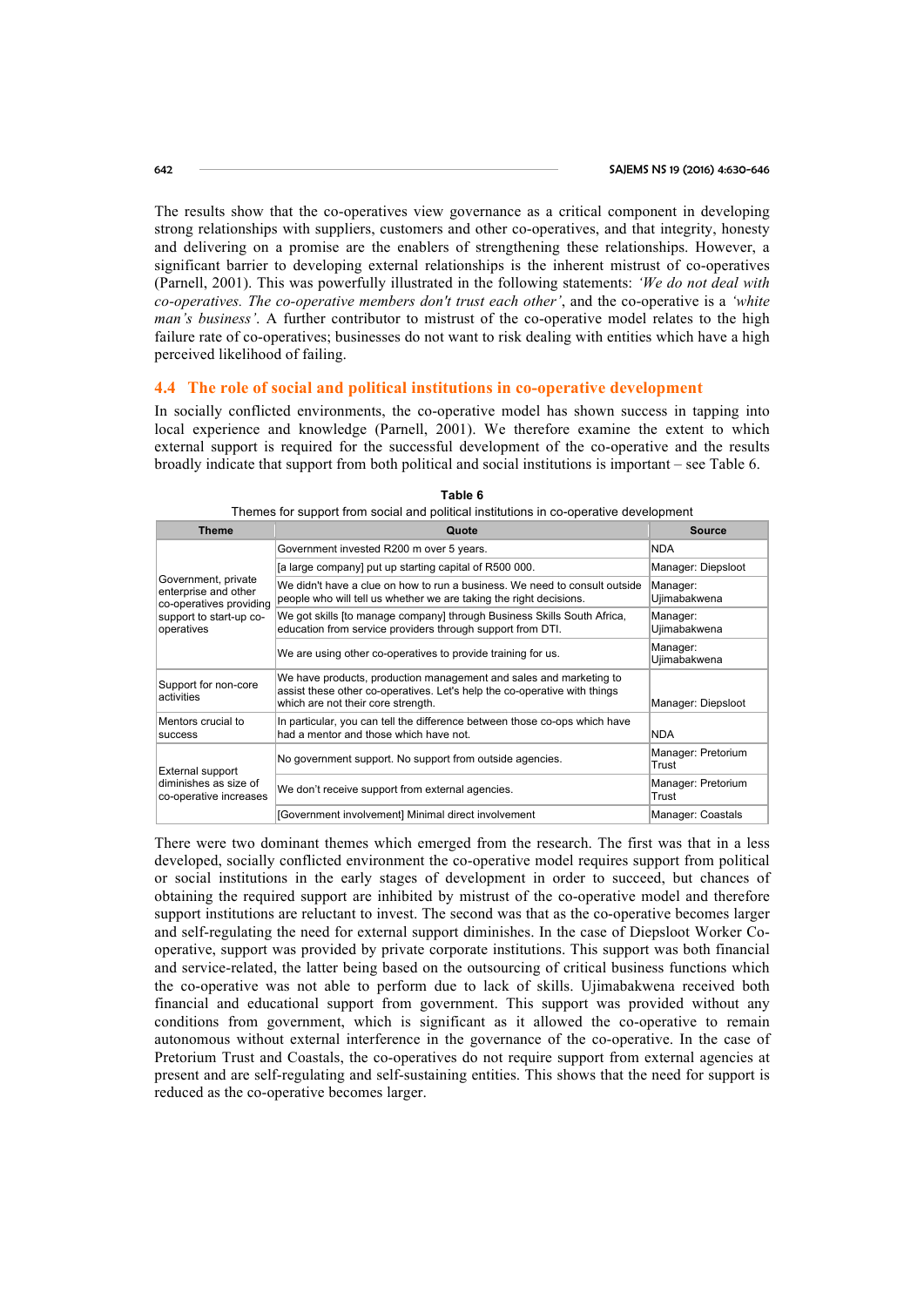# **5 Conclusion**

The objective of the research was to describe the co-operative model as a means of stakeholder management in a high-conflict environment such as South Africa, where there has been increased tension between business, government, and labour. The challenge lies in finding a model which empowers workers with low skills and which could mitigate highly conflictual environments.

International experience indicates some success with co-operative models but it is important to realise that they are not easy to implement effectively and face severe obstacles. Pretending that they is some sort of general panacea to the macro environment is problematic but this does not mean that they do not have a place under particular circumstances where traditional models of stakeholder management have become less effective.

On the basis of our research we argue the following as regards the conditions for successful cooperative models:

- 1 Trust and knowledge-sharing are critical in enabling a co-operative model of stakeholder management and this requires adherence to strict rules and strong governance.
- 2 The co-operative model needs to balance the tension between optimisation of governance structures and responsiveness to members' needs.
- 3 The ability of the co-operative to develop strong networks with external stakeholders is dependent upon strong governance and relationship management to build trust.
- 4 Support from social and political institutions is necessary to enable a co-operative model of stakeholder management in a less developed, high-conflict environment.

Our results are summarised in our conceptual framework, which is reflected in Figure 3. The model is made up of internal and external factors. External factors include the political and social institutions such as government, NGOs, external education and support organisations. During the early phases of co-operative development, external support structures are extremely critical for enabling success. The complexities of the kind of collective organisation that is required to run a co-operative often require initial external support, especially in environments where there is high conflict and a lack of education. Such contexts may require external facilitation to organise into a co-operative, since this would mean overcoming the challenges associated with a lack of trust or understanding around the workings and rationale of co-operatives. Independent, impartial, external institutions can facilitate the process of building a co-operative but this requires that they are trusted by all parties and are seen as being objective and without vested interests. Furthermore, in the early stages co-operatives may be especially in need of external support to develop the management acumen and market networks necessary for long-term viability. These external factors contribute towards developing governance structures and motivating factors which influence members to co-operate; such co-operation in turn feeds into the governance structure at the core of the co-operative. A strong governance structure, enabled through knowledge-sharing and trust, promotes the creation of strong networks with suppliers and customers. As the sustainability of the co-operative increases, so the need for external support is reduced.

There are, however, major barriers to the scalability of the co-operative model. Firstly, the depth of business skills within the co-operative limits the ability of the co-operative to compete in the market. Secondly, the way co-operatives are perceived by external stakeholders may significantly hinder investment and growth opportunities for the co-operative. Thirdly, the lack of alignment of government communication and policy to the co-operative model is particularly important during the early stages when the co-operative requires external support. A high-conflict environment requires a more accommodative and inclusive model, which necessitates even greater levels of open communication, knowledge-sharing and governance in order to succeed. However, the last barrier, namely the willingness of the workers or members to co-operate for mutual benefit, is closely linked to the success of this inclusive model. Where there are high levels of conflict, social unrest, unrealistic expectations regarding higher wages, or where there is a mindset of entitlement, the co-operative model may not be the appropriate solution. This becomes further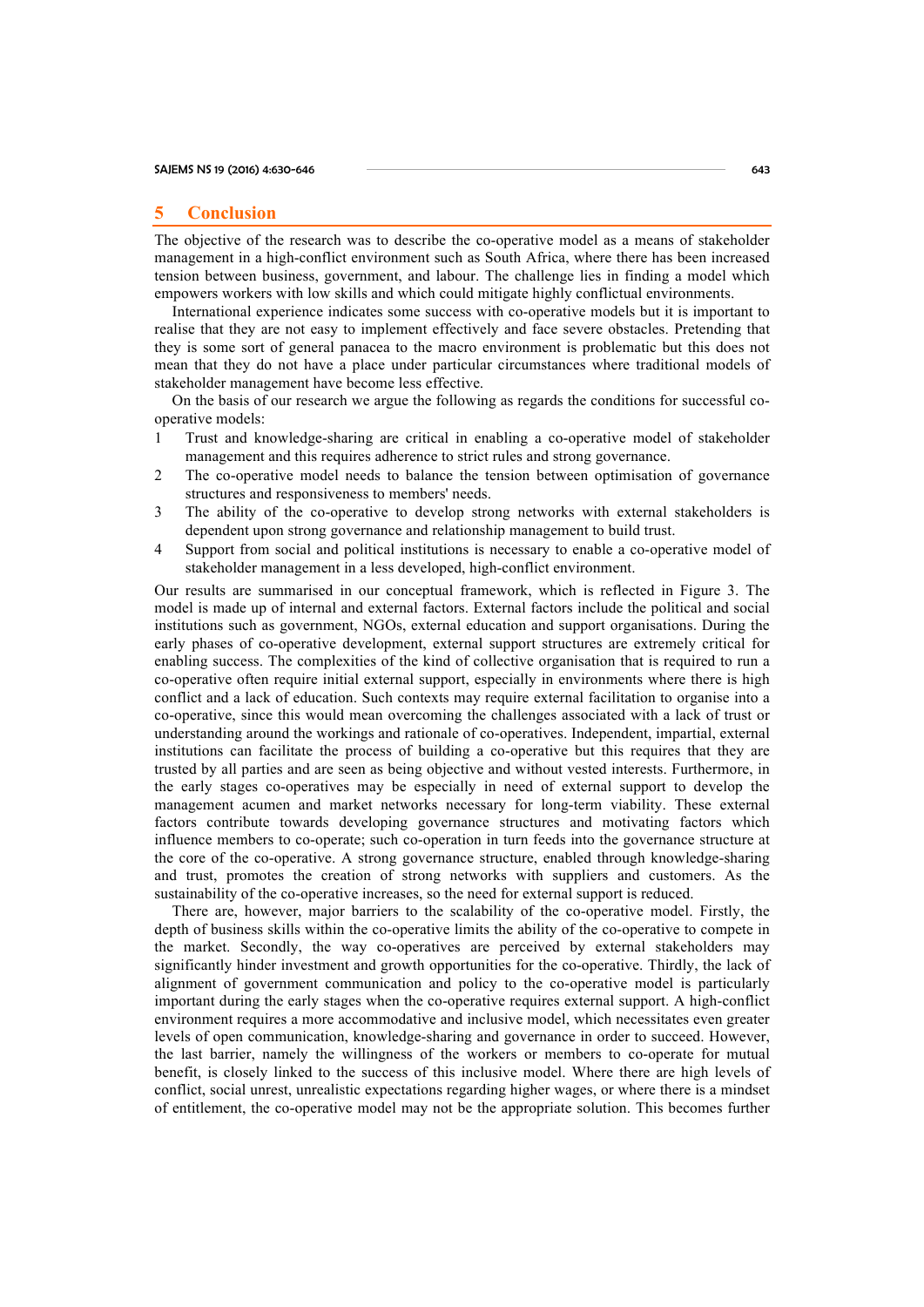complicated where there are high levels of ethno-linguistic fractionalisation, with this diversity making a family-like environment difficult (see Luiz, 2015). The traditional co-operative model may therefore require further adaptation to accommodate diversity in high-conflict environments and this is an important area for future research.



A limitation of the research is that the sample of co-operatives was small and may not be representative of worker co-operatives in high-conflict environments more generally. This limits our generalisability and our ability to understand the full diversity and heterogeneity of our population. Our research is exploratory in nature and like many qualitative studies its purpose is not to generalise but rather to provide a rich, contextualised understanding of these particular cases.

This immediately suggests possibilities for future research, which could develop more representative samples so as to extend the generalisability of the results. Alternatively, a longitudinal study of a limited number of co-operative cases would allow us to examine the way co-operatives evolve and develop over time. Furthermore, such studies would allow us to analyse how this model reacts to socio-political shocks at the macro level.

#### **Endnote**

1 Mondragon Corporation is the embodiment of the co-operative movement that began in 1956, the year that witnessed the creation of the first industrial cooperative in Mondragón in the province of Gipuzkoa, Spain. The Corporation's Mission combines the core goals of a business organisation competing in international markets with the use of democratic methods in its business organisation, the creation of jobs, the human and professional development of its workers and a pledge to development with its social environment. In terms of organisation, it is divided into four areas: Finance, Industry, Distribution and Knowledge, and is today the foremost Basque business group and the tenth largest in Spain. See http://www.mondragon-corporation.com/eng/about-us/

#### **References**

ALEXANDER, P., LEKGOWA, T., MMOPE, B., SINWELL, L. & XEZWI, B. 2013. *Marikana: A view from the mountain and a case to answer.* Johannesburg: Jacana Media*.*

AWUAH, G. & AMAL, M. 2011. Impact of globalization: The ability of less developed countries' (LDCs') firms to cope with opportunities and challenges. *European Business Review*, 23(1):120-132.

BIRCHALL, J. 1997. *The international cooperative movement*. Manchester: University Press.

BIRCHALL, J. & SIMMONS, R. 2004. What motivates members to participate in co-operative and mutual businesses? *Annals of Public and Cooperative Economics*, 75(3):465-495.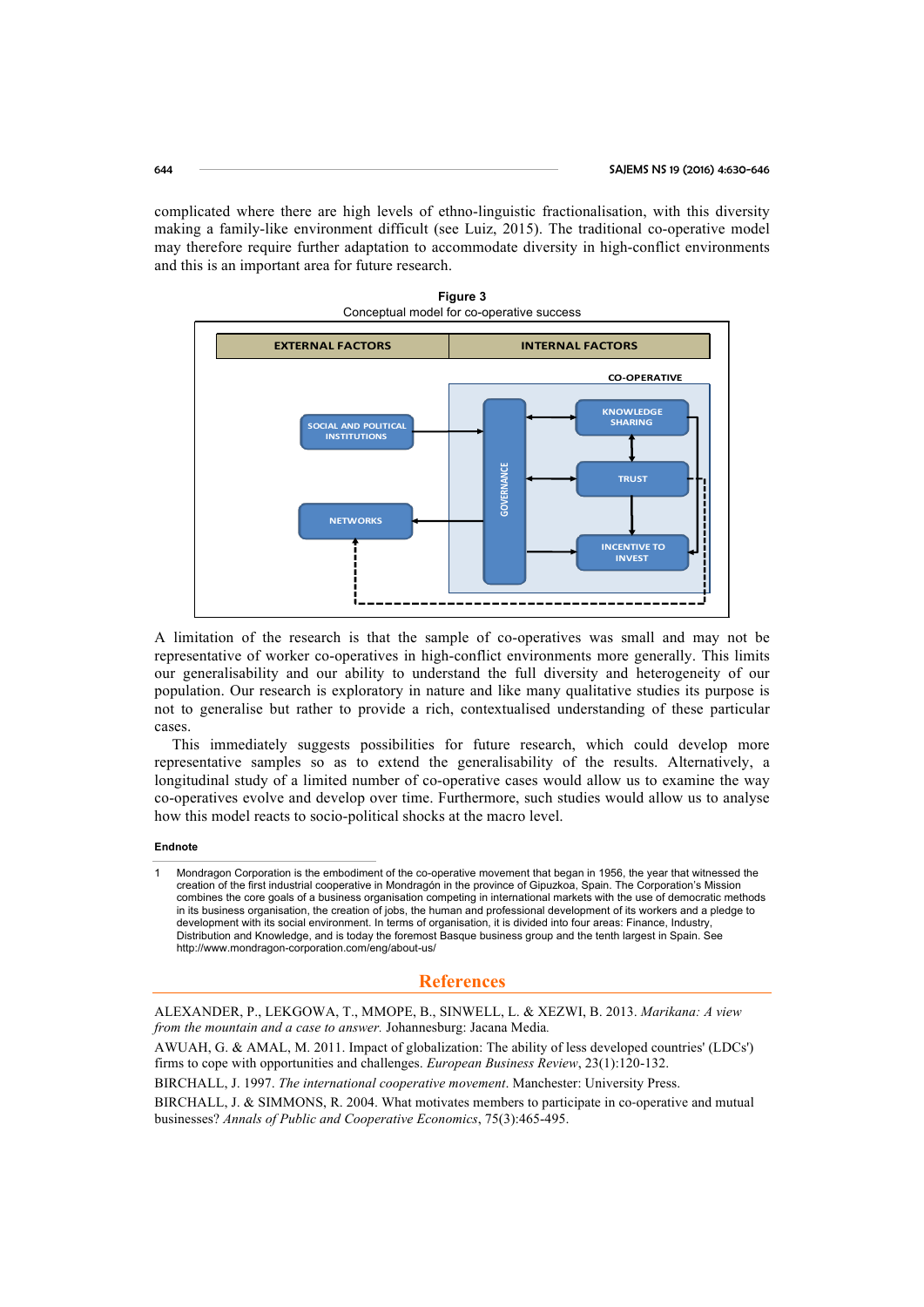#### SAJEMS NS 19 (2016) 4:630-646 **622 (2016)** 645

BIRCHALL, J. 2011. *People-centred businesses: Co-operatives, mutuals and the idea of membership.* New York: Palgrave & McMillan.

BORDA-RODRIGUEZ, A. & VICARI, S. 2013. *Understanding rural co-operative resilience: A literature review* IKD Working Paper No. 64.

BORGEN, S. 2004. Rethinking incentive problems in co-operative organizations. *The Journal of Socio-Economics*, 33:383-393.

COOK, M. 1995. The future of U.S. agricultural cooperatives: A neo-institutional approach. *American Journal of Agricultural Economics*, 77:1153-1159.

DONALDSON, T. & PRESTON, L. 1995. The stakeholder theory of the corporation: Concepts, evidence, and implications. *Academy of Management Review*, 20:65-91.

DYER, J. & SINGH, H. 1998. The relational view: Cooperative strategy and sources of interorganizational competitive advantage. *Academy of Management Review*, 23(4):660-679.

EISENHARDT, K.M. & GRAEBNER, M.E. 2007. Theory building from cases: Opportunities and challenges. *Academy of Management Journal*, 50(1):25-32.

FREEMAN, R. 1984. *Strategic management: A stakeholder approach*. Boston: Pitman.

GIJSELINCKX, C. 2009. Co-operative stakeholders. Who counts in co-operatives, and how? *Working Papers on Social and Co-operative Entrepreneurship WP-SCE 09*, *5.*

GRANOVETTER, M. 1992. *Problems of explanation in economic sociology: Networks and organizations: Structures, form and action*. Boston: Harvard Business School Press.

JONES, T. 1995. Instrumental stakeholder theory: A synthesis of ethics and economics. *The Academy of Management Review*, 20:404-437.

LELE, U. 1981. Co-operatives and the poor: A comparative perspective. *World Development*, 9(1):55-72. LUIZ, J.M. 2014. Social compacts for long-term inclusive economic growth in developing countries. *Development in Practice*, 24(2):234-244.

LUIZ, J.M. 2015. The impact of ethno-linguistic fractionalization on cultural measures: Dynamics, endogeneity and modernization. *Journal of International Business Studies*, 46:1080-1098.

LUIZ, J.M. 2016. The political economy of middle-income traps: Is South Africa in a long-run growth trap? The path to "bounded populism". *South African Journal of Economics*, 84(1):3-19.

LUTZ, M. 1997. The Mondragon co-operative complex: An application of Kantian ethics to social economics. *International Journal of Social Economics*, 24(12):1404-1421.

MARTIN, R. 2009. *The design of business: Why design thinking is the next competitive advantage.* Boston: Harvard Business Press.

MAZZAROL, T., SIMMONS, R. & MAMOUNI LIMNIOS, E. 2011. A conceptual framework for research into co-operative enterprise. *Centre for Entrepreneurial Management and Innovation Working Paper*:1102. MAZZAROL, T. 2012. *Guide to building strong and successful co-ops*. University of Western Australia.

http://www.australia2012.coop/downloads/Mazzarol\_2012\_Building\_strong\_Reslient\_Sustainable\_ Coops.pdf [accessed August 2013].

MERRIAM, S.B. 2002. *Qualitative research in practice: Examples for discussion and analysis*. California: Wiley.

NILSSON, J. 1999. Co-operative organisational models as reflections of the business environments. *The Finnish Journal of Business Economics*, 4(99):449-470.

NOVKOVIC, S. 2008. Defining the co-operative difference. *Journal of Socio-Economics*, 37(6):2168-2177. PARNELL, E. 2001. The role of cooperatives and other self-help groups in crisis resolution and socioeconomic recovery. *ILO Cooperative Branch and IFP/CRISIS*. Geneva.

PARNELL, E. 2003. The role for cooperatives and other self-help organizations (SHOs). In: *Jobs after war: A critical challenge in the peace and reconstruction puzzle*:285.

PHILIP, K. 2003. *Co-operatives in South Africa: Their role in job creation and poverty reduction*. Johannesburg: South African Foundation.

PORTER, M. & KRAMER, M. 2011. The big idea: Creating shared value. *Harvard Business Review*, 89(1):2.